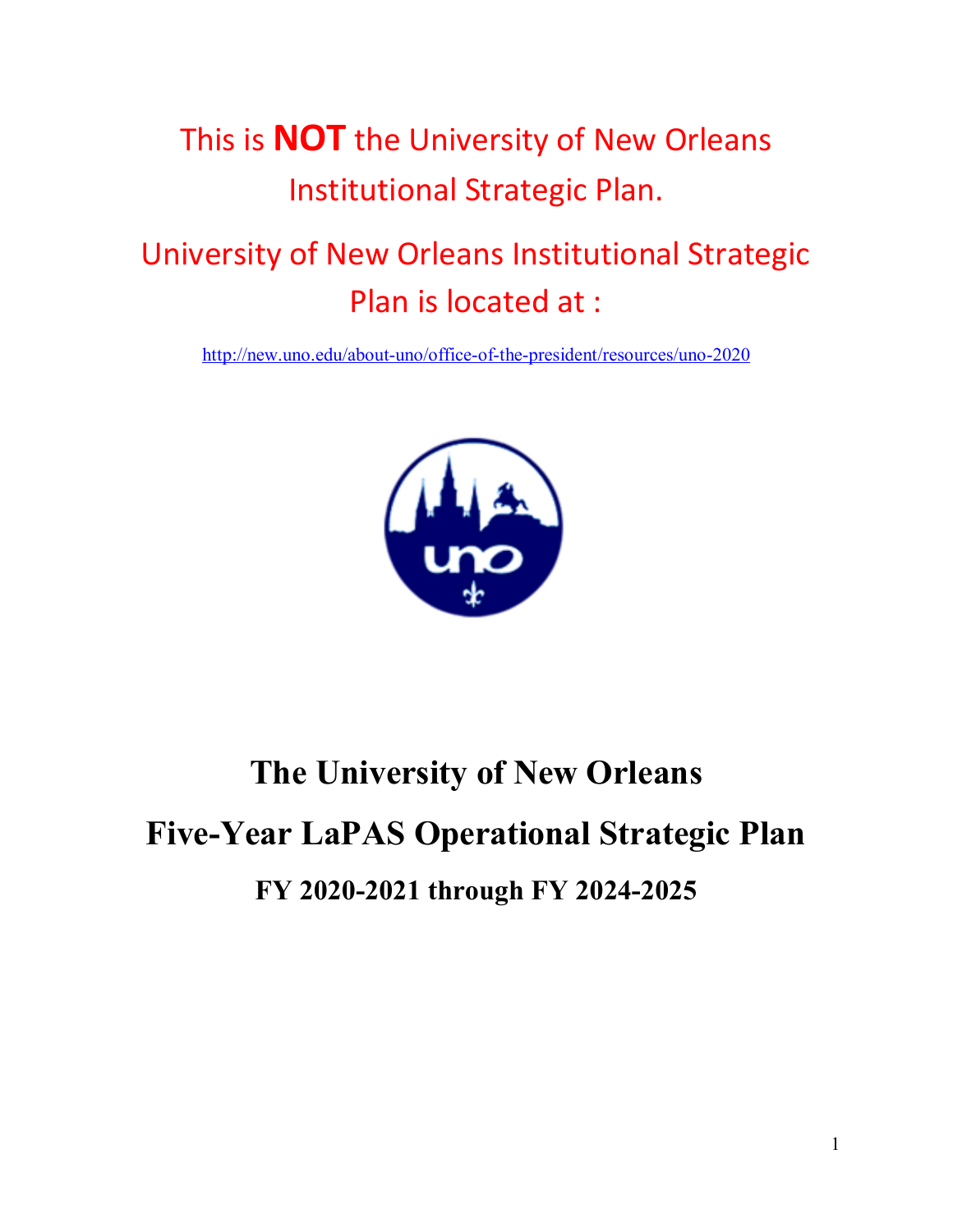## **July 1, 2019**

#### **The University of New Orleans Five-Year Strategic Plan FY 2020-2021 through FY 2024-2025**

**Mission Statement**: The University of New Orleans is a comprehensive urban research university committed to providing educational excellence to a diverse undergraduate and graduate student body. The University is one of the region's foremost public resources, offering a variety of world-class, research-based programs, advancing shared knowledge and adding to the region's industry, culture, and economy. The University of New Orleans, as a global community asset, serves national and international students and enhances the quality of life in New Orleans, the state, the nation, and the world, by participating in a broad array of research, service learning, cultural and academic activities.

**Scope:** The University of New Orleans, as an urban research university, offers a number of challenging and in-demand programs, many of which are uniquely linked to the rich and vibrant city of New Orleans. The University of New Orleans grants baccalaureate, master's and doctoral degrees in academic colleges, including but not limited to business administration, education and human development, engineering, liberal arts, and sciences, as well as interdisciplinary studies.

**Vision Statement:** The University of New Orleans will be recognized as one of the preeminent urban research institutions in the nation, noted for its commitment to excellence in teaching and in student success; its location in a culturally vibrant city; its innovative and relevant undergraduate, graduate, professional and research programs; and its role as a primary engine of social, economic, intellectual and cultural development in the New Orleans region and beyond.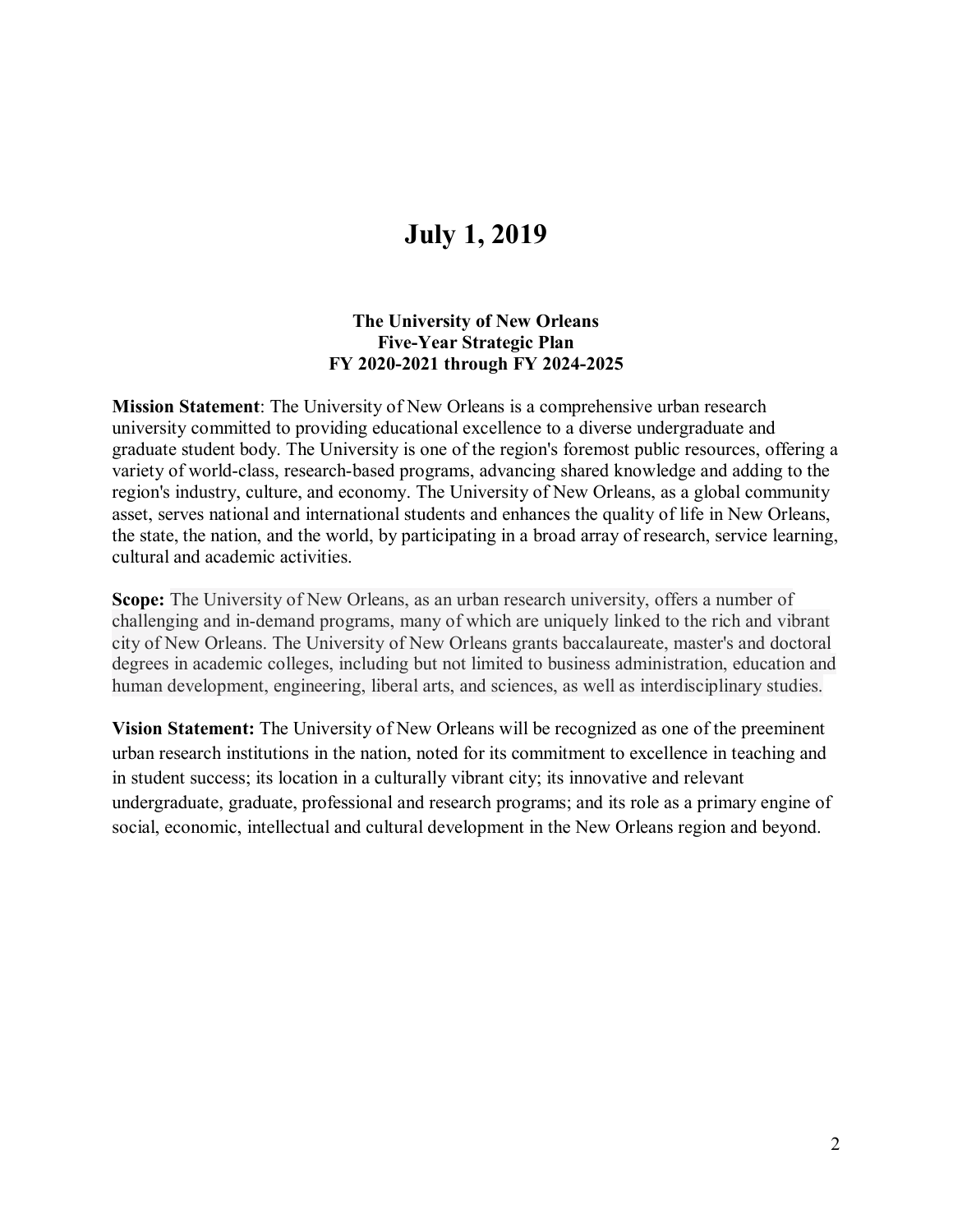**The University of New Orleans Goals and Objectives:**

#### **I. Goal: Increase Opportunities for Student Access and Success**

| Objective I.1:         | Increase the fall headcount enrollment by 23% from the baseline level<br>of 8,167 in Fall 2018 to 10,045 by Fall 2023.                                |
|------------------------|-------------------------------------------------------------------------------------------------------------------------------------------------------|
|                        | Link to State Outcome Goals: Youth Education, Better Health, Diversified<br>Economic Growth, and Transparent, Accountable and Effective<br>Government |
| <b>Strategy I.1.1:</b> | Promote distance-learning activities in each region of the state.                                                                                     |
| <b>Strategy I.1.2:</b> | Develop partnerships with high schools to prepare students for<br>postsecondary education.                                                            |
| <b>Strategy I.1.3:</b> | Have effective dual and cross-enrollment agreements with public school<br>districts and among postsecondary institutions.                             |
| <b>Strategy I.1.4:</b> | Develop partnerships with community colleges to implement articulation<br>transfer agreements and to place transfer advisors at community colleges.   |
| <b>Strategy I.1.5:</b> | Implement Student Tracking and Early Alert system to identify students at<br>risk of failing.                                                         |
| <b>Strategy I.1.6:</b> | Develop and maintain real-time admission, registration and enrollment<br>dashboards to help leadership react in real-time.                            |
| <b>Strategy I.1.7:</b> | Strengthen student advising by centralizing the advising process.                                                                                     |
| <b>Strategy I.1.8:</b> | Develop outreach programs for stop-outs.                                                                                                              |

| Output:  | Number of students enrolled (full term) at The University of New Orleans                             |
|----------|------------------------------------------------------------------------------------------------------|
| Outcome: | Percent change in the number of students enrolled in (full term) in The University<br>of New Orleans |
| Source:  | Board of Regents Statewide Student Profile System                                                    |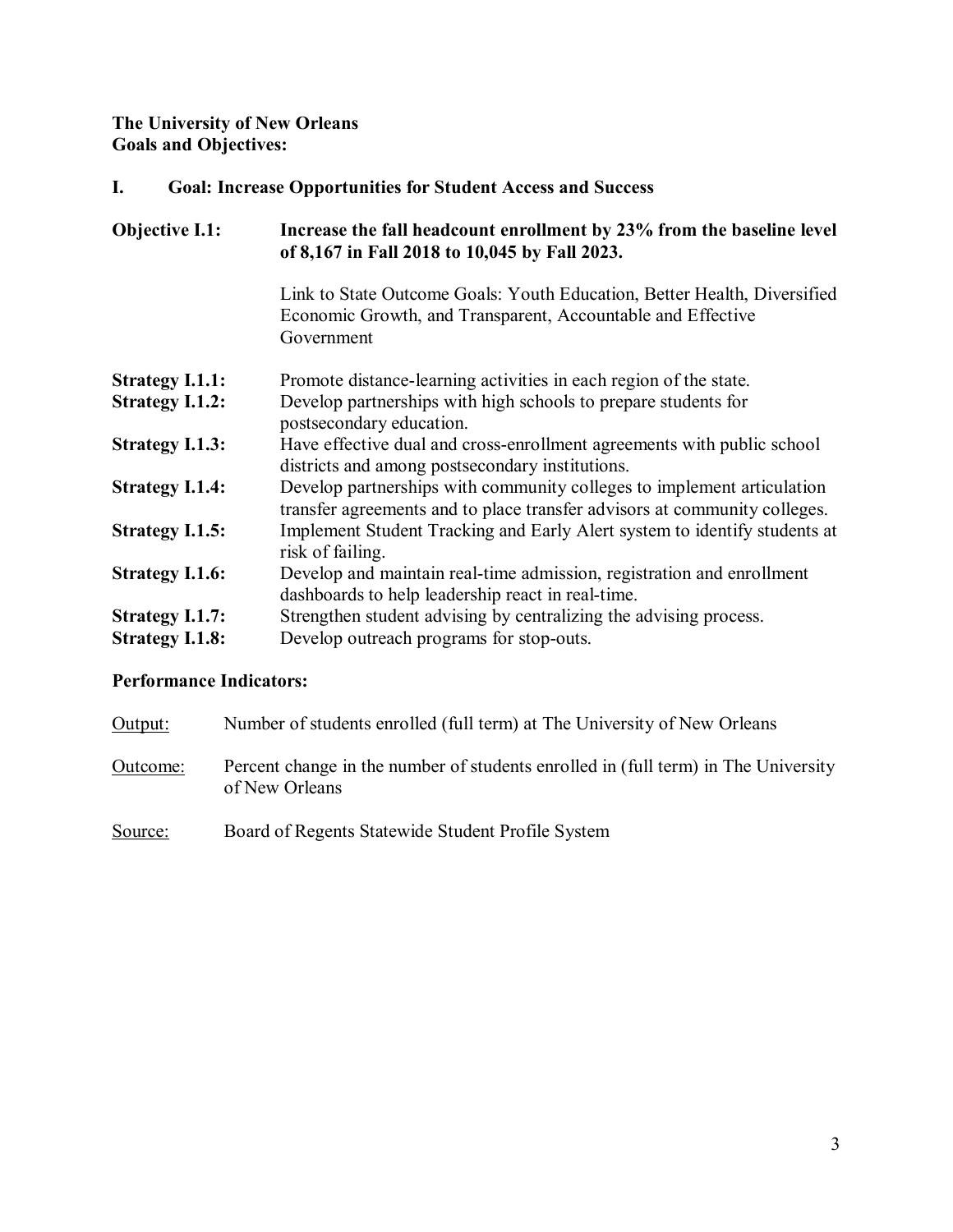| П. | Goal:                    | <b>Ensure Quality and Accountability</b>                                                                                                                                                                                                                                                                                       |
|----|--------------------------|--------------------------------------------------------------------------------------------------------------------------------------------------------------------------------------------------------------------------------------------------------------------------------------------------------------------------------|
|    | <b>Objective II.1:</b>   | Increase the percentage of first-time in college, full-time, degree-<br>seeking students retained to the second Fall at the same institution of<br>initial enrollment by 7.9 percentage points from the Fall 2017 cohort<br>(to Fall 2018) baseline level of 71.1 % to 75.1 % by Fall 2023<br>(retention of Fall 2022 cohort). |
|    |                          | Link to State Outcome Goals: Youth Education, Better Health, and<br>Diversified Economic Growth                                                                                                                                                                                                                                |
|    | <b>Strategy II.1.1:</b>  | Maintain outreach programs to retain students.                                                                                                                                                                                                                                                                                 |
|    | <b>Strategy II.1.2:</b>  | Maintain on-campus summer enrichment/transition programs.                                                                                                                                                                                                                                                                      |
|    | <b>Strategy II.1.3:</b>  | Have effective recruitment and hiring practices for administrators, faculty,<br>and staff.                                                                                                                                                                                                                                     |
|    | <b>Strategy II.1.4:</b>  | Maintain and improve mentoring, tutoring, and related programs.                                                                                                                                                                                                                                                                |
|    | <b>Strategy II.1.5:</b>  | Develop partnerships with high schools to prepare students for<br>postsecondary education.                                                                                                                                                                                                                                     |
|    | <b>Strategy II.1.6:</b>  | Develop partnerships with community colleges to implement articulation<br>transfer agreements.                                                                                                                                                                                                                                 |
|    | <b>Strategy II.1.7:</b>  | Maintain and improve the first-time student, first-year experience course<br><b>UNIV 1001.</b>                                                                                                                                                                                                                                 |
|    | <b>Strategy II.1.8:</b>  | Expand academic and training support and resource centers.                                                                                                                                                                                                                                                                     |
|    | <b>Strategy II.1.9:</b>  | Continue periodic assessment of student services utilizing student opinion<br>surveys.                                                                                                                                                                                                                                         |
|    | <b>Strategy II.1.10:</b> | Develop and maintain real-time admission, registration and enrollment<br>dashboards to help leadership react in real-time.                                                                                                                                                                                                     |

| Output:  | Percentage of first-time, full-time, degree-seeking freshmen retained to the second<br>year at The University of New Orleans                            |
|----------|---------------------------------------------------------------------------------------------------------------------------------------------------------|
| Outcome: | Percentage point change in percentage of first-time, full-time, degree-seeking<br>freshmen retained to the second year at The University of New Orleans |
| Source:  | Board of Regents Statewide Student Profile System data                                                                                                  |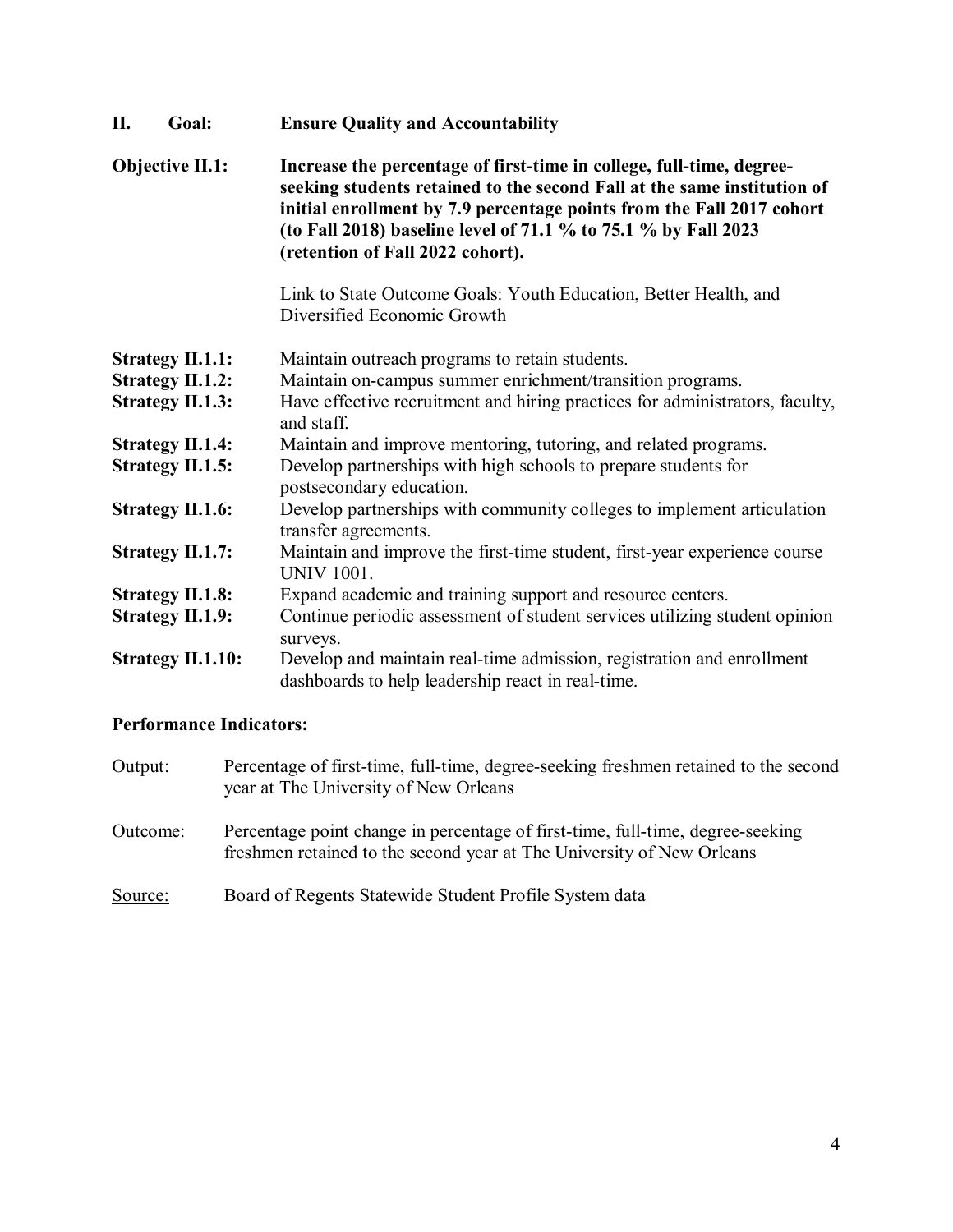| <b>Objective II.2:</b>   | Increase the percentage of first-time in college, full-time, degree-<br>seeking students retained to the third Fall at the same four-year<br>institution of initial enrollment by 7 percentage points from the Fall<br>2016 cohort (to Fall 2018) baseline level of 51.5% to 58.5% by Fall<br>2023 (retention of Fall 2021 cohort). |
|--------------------------|-------------------------------------------------------------------------------------------------------------------------------------------------------------------------------------------------------------------------------------------------------------------------------------------------------------------------------------|
|                          | Link to State Outcome Goals: Youth Education, Better Health, and<br>Diversified Economic Growth                                                                                                                                                                                                                                     |
| <b>Strategy II.2.1:</b>  | Maintain outreach programs to retain students.                                                                                                                                                                                                                                                                                      |
| <b>Strategy II.2.2:</b>  | Maintain on-campus summer enrichment/transition programs.                                                                                                                                                                                                                                                                           |
| <b>Strategy II.2.3:</b>  | Have effective recruitment and hiring practices for administrators, faculty,<br>and staff.                                                                                                                                                                                                                                          |
| <b>Strategy II.2.4:</b>  | Maintain and improve mentoring, tutoring, and related programs.                                                                                                                                                                                                                                                                     |
| <b>Strategy II.2.5:</b>  | Develop partnerships with high schools to prepare students for<br>postsecondary education.                                                                                                                                                                                                                                          |
| <b>Strategy II.2.6:</b>  | Develop partnerships with community colleges to implement articulation<br>transfer agreements.                                                                                                                                                                                                                                      |
| <b>Strategy II.2.7:</b>  | Maintain and improve the first-time student, first-year experience course<br><b>UNIV 1001.</b>                                                                                                                                                                                                                                      |
| <b>Strategy II.2.8:</b>  | Expand academic and training support and resource centers.                                                                                                                                                                                                                                                                          |
| <b>Strategy II.2.9:</b>  | Continue periodic assessment of student services utilizing student opinion<br>surveys.                                                                                                                                                                                                                                              |
| <b>Strategy II.2.10:</b> | Develop outreach programs for stop-outs.                                                                                                                                                                                                                                                                                            |
| <b>Strategy II.2.11:</b> | Develop and maintain real-time admission, registration and enrollment<br>dashboards to help leadership react in real-time.                                                                                                                                                                                                          |

| Output:  | Percentage of first-time, full-time, degree-seeking retained to the third year at the<br>same 4-year institution within the University of New Orleans                                |
|----------|--------------------------------------------------------------------------------------------------------------------------------------------------------------------------------------|
| Outcome: | Percent point change in the percentage of first-time, full-time, degree-seeking<br>retained to the third year at the same 4-year institution within the University of<br>New Orleans |
| Source:  | Board of Regents Statewide Student Profile System data                                                                                                                               |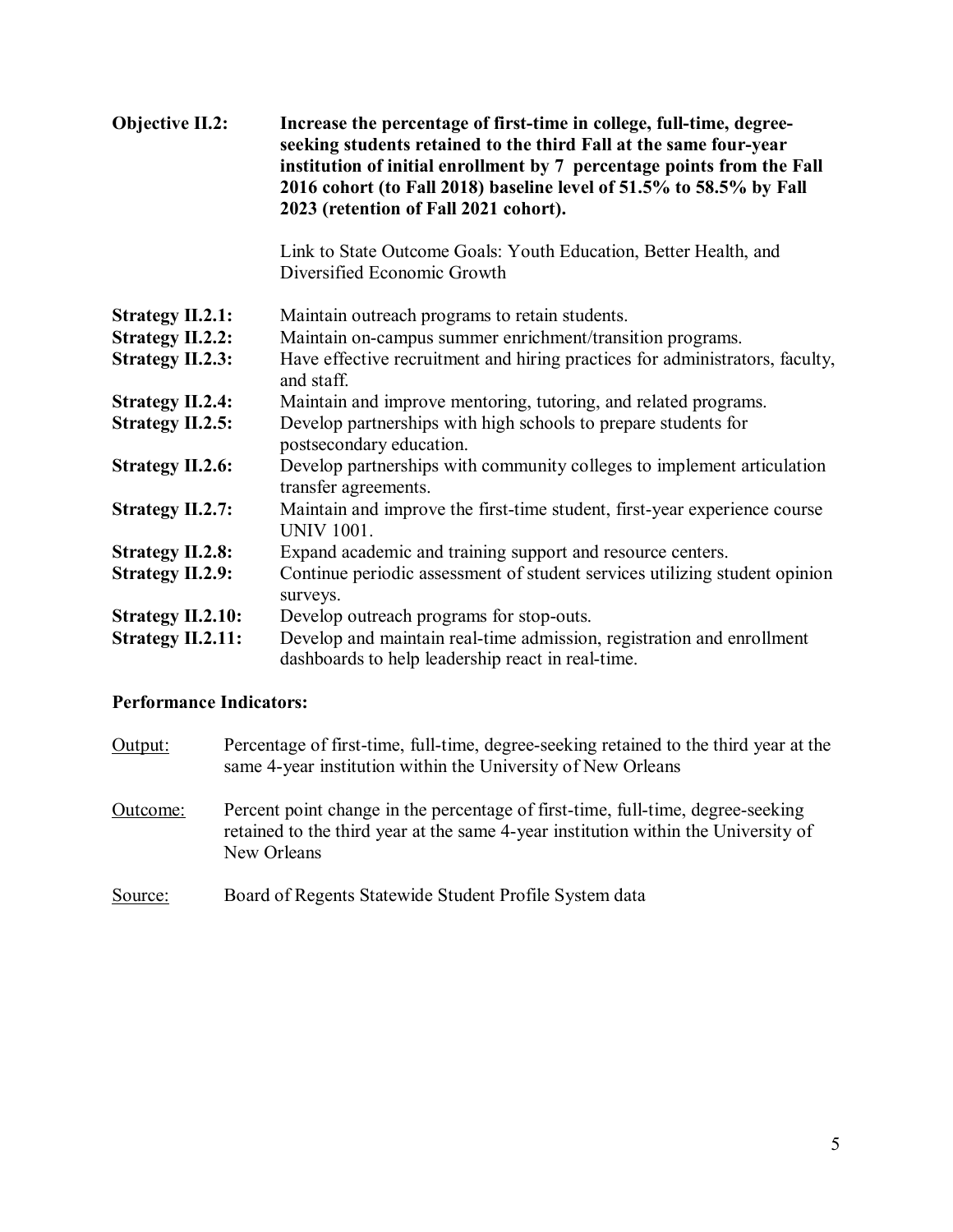| Objective II.3:          | Increase the institutional statewide graduation rate (defined as a<br>student completing an award within 150% of "normal time") from<br>the baseline rate (Fall 2011 cohort for all institutions) of 37.25% to<br>48% by AY 2022-2023 (Fall 2016 cohort). |
|--------------------------|-----------------------------------------------------------------------------------------------------------------------------------------------------------------------------------------------------------------------------------------------------------|
|                          | Link to State Outcome Goals: Youth Education, Better Health, and<br>Diversified Economic Growth                                                                                                                                                           |
| <b>Strategy II.3.1:</b>  | Maintain outreach programs to retain students.                                                                                                                                                                                                            |
| <b>Strategy II.3.2:</b>  | Maintain on-campus summer enrichment/transition programs.                                                                                                                                                                                                 |
| <b>Strategy II.3.3:</b>  | Have effective recruitment and hiring practices for administrators, faculty,<br>and staff.                                                                                                                                                                |
| <b>Strategy II.3.4:</b>  | Maintain and improve mentoring, tutoring, and related programs.                                                                                                                                                                                           |
| <b>Strategy II.3.5:</b>  | Develop partnerships with high schools to prepare students for<br>postsecondary education.                                                                                                                                                                |
| <b>Strategy II.3.6:</b>  | Develop partnerships with community colleges to articulation transfer<br>agreements.                                                                                                                                                                      |
| <b>Strategy II.3.7:</b>  | Maintain and improve the first-time student, first-year experience course<br><b>UNIV 1001.</b>                                                                                                                                                            |
| <b>Strategy II.3.8:</b>  | Expand academic and training support and resource centers.                                                                                                                                                                                                |
| <b>Strategy II.3.9:</b>  | Continue periodic assessment of student services utilizing student opinion<br>surveys.                                                                                                                                                                    |
| <b>Strategy II.3.10:</b> | Develop and maintain real-time admission, registration, graduation, and<br>enrollment dashboards to help leadership react in real-time.                                                                                                                   |
| <b>Strategy II.3.11:</b> | Monitor the progress of students toward degree completion and decrease<br>time to degree.                                                                                                                                                                 |

- Output: Number of students enrolled at a Four Year University in LA identified as a firsttime, full-time, degree-seeking cohort, graduating within 150% of "normal" time of degree completion from any public postsecondary institution in LA.
- Outcome: Percentage of students enrolled at a Four Year University in LA identified as a firsttime, full-time, degree-seeking cohort, graduating within 150% of "normal" time of degree completion from any public postsecondary institution in LA.
- Source: Board of Regents Statewide Graduation Rate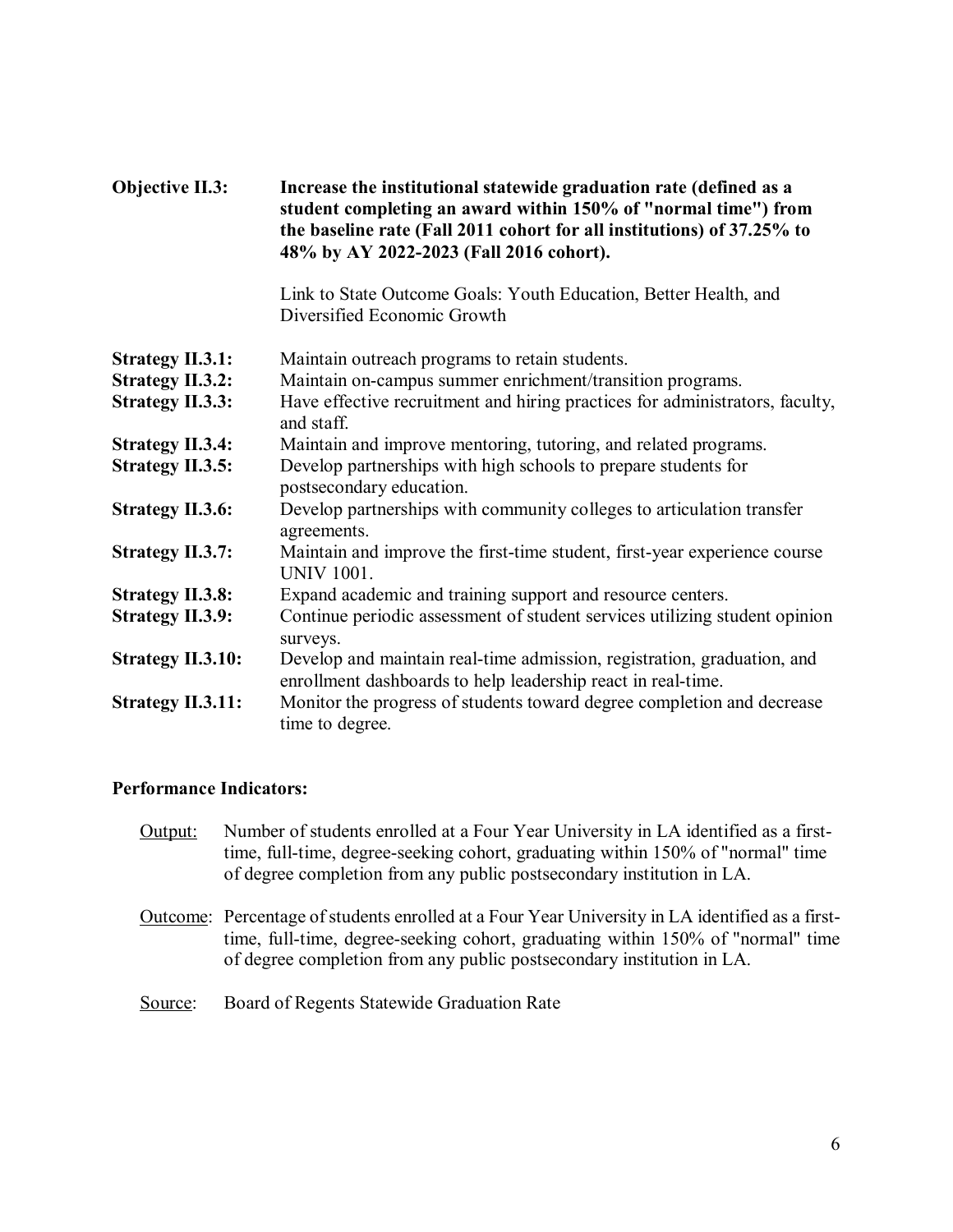| <b>Objective II.4:</b>   | Increase the total number of Baccalaureate Degree completers in a<br>given academic year from the baseline year number of 1,108 in 2017-<br>18 to 1,350 in AY 2022-23. Students may only be counted once per<br>award level. |
|--------------------------|------------------------------------------------------------------------------------------------------------------------------------------------------------------------------------------------------------------------------|
|                          | Link to State Outcome Goals: Youth Education, Better Health, and<br>Diversified Economic Growth                                                                                                                              |
| <b>Strategy II.4.1:</b>  | Maintain outreach programs to retain students.                                                                                                                                                                               |
| <b>Strategy II.4.2:</b>  | Maintain on-campus summer enrichment/transition programs.                                                                                                                                                                    |
| <b>Strategy II.4.3:</b>  | Have effective recruitment and hiring practices for administrators, faculty,<br>and staff.                                                                                                                                   |
| <b>Strategy II.4.5:</b>  | Maintain and improve mentoring, tutoring, and related programs.                                                                                                                                                              |
| <b>Strategy II.4.6:</b>  | Develop partnerships with high schools to prepare students for<br>postsecondary education.                                                                                                                                   |
| <b>Strategy II.4.7:</b>  | Develop partnerships with community colleges to implement articulation<br>transfer agreements.                                                                                                                               |
| <b>Strategy II.4.8:</b>  | Maintain and improve the first-time student, first-year experience course<br><b>UNIV 1001.</b>                                                                                                                               |
| <b>Strategy II.4.9:</b>  | Expand academic and training support and resource centers.                                                                                                                                                                   |
| <b>Strategy II.4.10:</b> | Continue periodic assessment of student services utilizing student opinion<br>surveys                                                                                                                                        |
| <b>Strategy II.4.11:</b> | Develop and maintain real-time admission, registration, enrollment, and<br>graduation dashboards to help leadership react in real-time.                                                                                      |
| <b>Strategy II.4.12:</b> | Monitor the progress of students toward degree completion and decrease<br>time to degree.                                                                                                                                    |

| Output:  | Number of completers at baccalaureate degree level |
|----------|----------------------------------------------------|
| Outcome: | Percentage change from baseline                    |
| Source:  | Board of Regents Statewide Student Profile System  |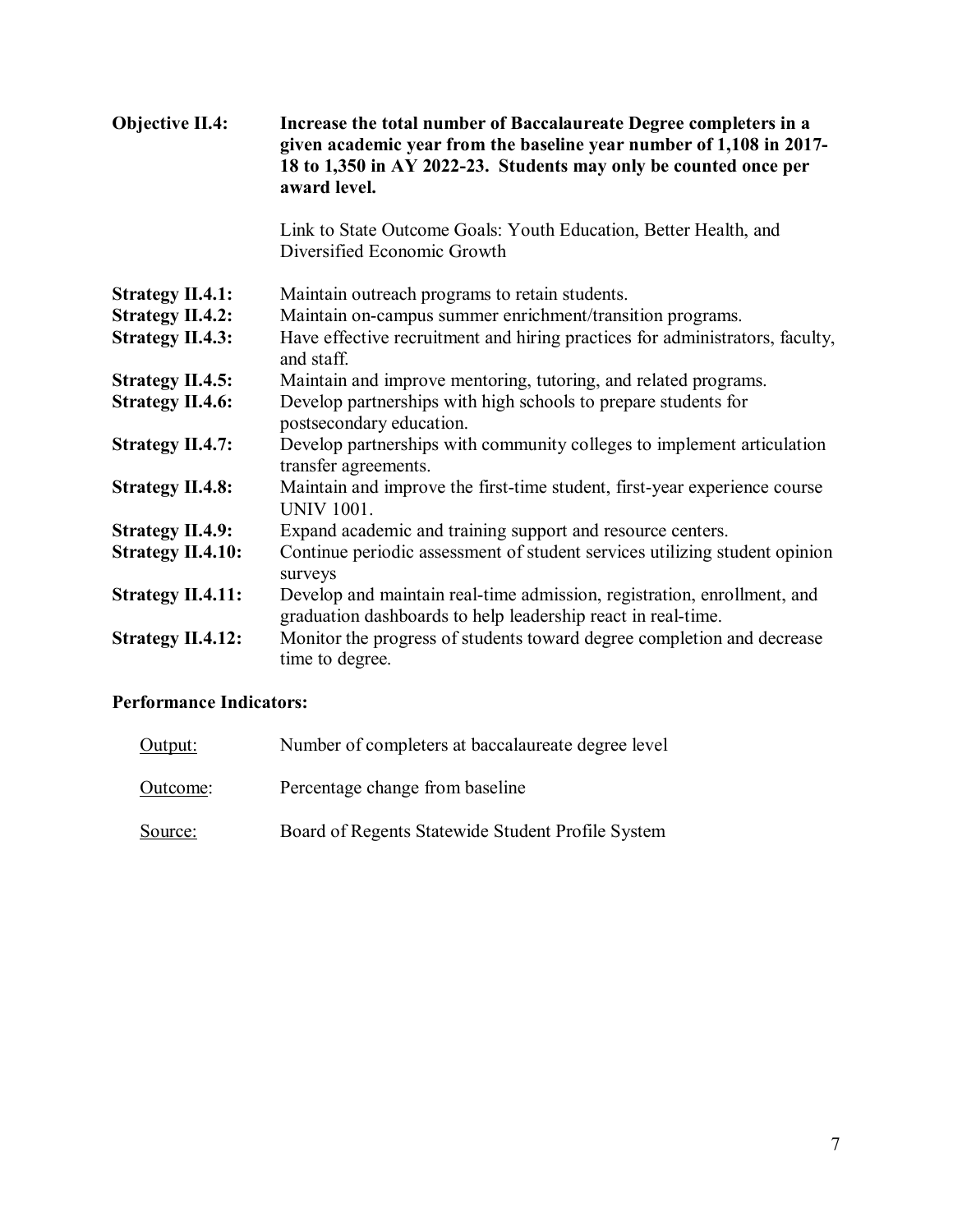| Objective II.5:         | Increase the total number of Graduate Degree completers in a given<br>academic year from the baseline year number of 459 in 2017-18 to 550<br>in AY 2022-23. Students may only be counted once per award level. |
|-------------------------|-----------------------------------------------------------------------------------------------------------------------------------------------------------------------------------------------------------------|
|                         | Link to State Outcome Goals: Youth Education, Better Health, and<br>Diversified Economic Growth                                                                                                                 |
| <b>Strategy II.5.1:</b> | Increase the number of scholarships for graduate students.                                                                                                                                                      |
| <b>Strategy II.5.2:</b> | Increase the number of assistantships for graduate students.                                                                                                                                                    |
| <b>Strategy II.5.3:</b> | Have effective recruitment and hiring practices for administrators, faculty,<br>and staff.                                                                                                                      |
| <b>Strategy II.5.4:</b> | Increase graduate student engagement through new programs targeted at<br>graduate students.                                                                                                                     |
| <b>Strategy II.5.5:</b> | Improve the degree audit experience.                                                                                                                                                                            |
| <b>Strategy II.5.6:</b> | Monitor the progress of students toward degree completion and decrease<br>time to degree.                                                                                                                       |
| <b>Strategy II.5.7:</b> | Improve the admission process by providing transparency in admission<br>requirements.                                                                                                                           |
| <b>Strategy II.5.8:</b> | Improve the admission process by increasing responsiveness to<br>prospective students.                                                                                                                          |
| <b>Strategy II.5.9:</b> | Develop real-time admission, registration, graduation, and enrollment<br>dashboards to help leadership react in real-time.                                                                                      |

| Output:  | Number of completers at graduate degree level     |
|----------|---------------------------------------------------|
| Outcome: | Percentage change from baseline                   |
| Source:  | Board of Regents Statewide Student Profile System |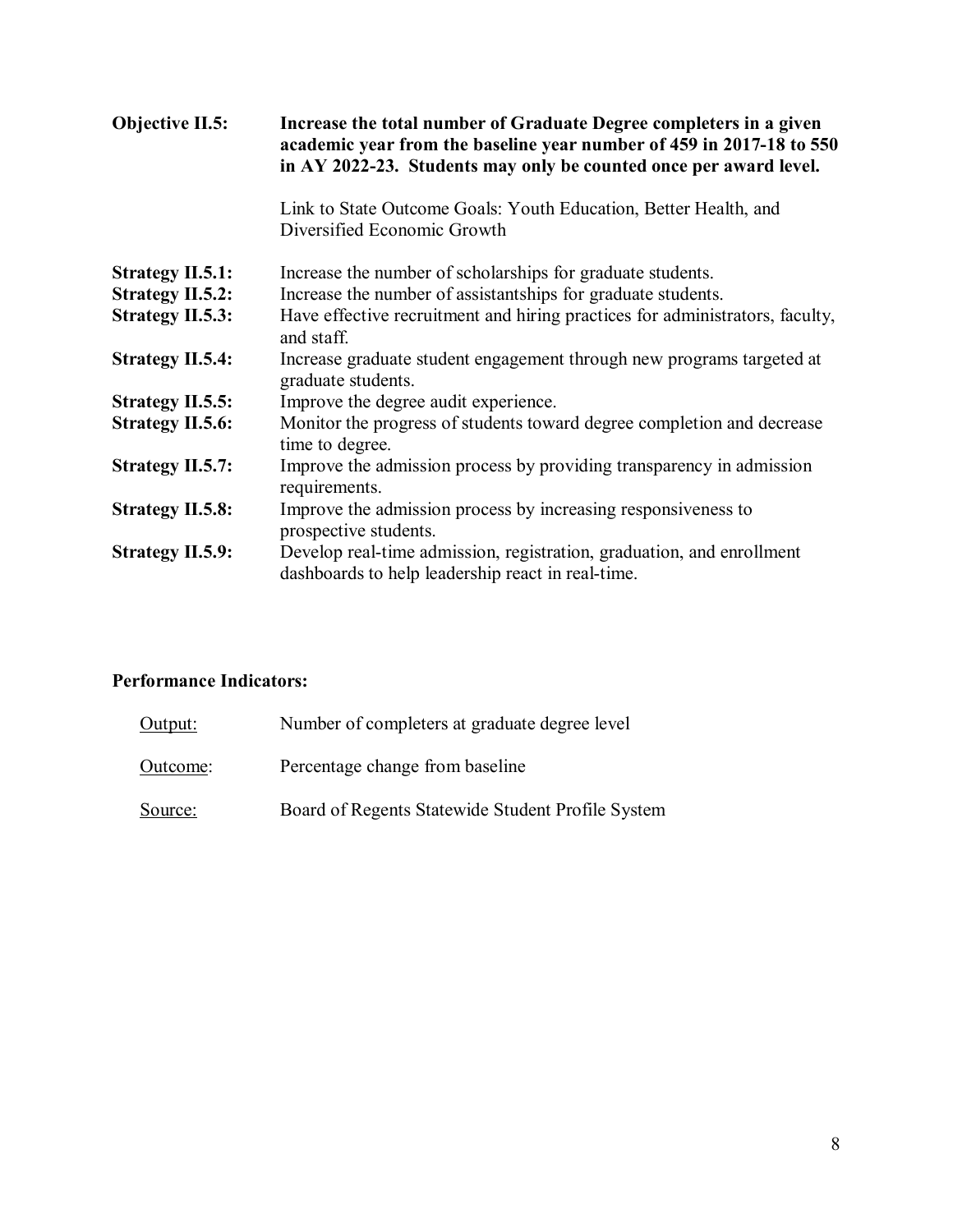| Objective II.6:          | Increase the total number of Baccalaureate Degree completers who<br>are 25 years or older in a given academic year from the baseline year<br>number of 457 in 2017-18 to 550 in AY 2022-23. Students may only be<br>counted once per award level. |
|--------------------------|---------------------------------------------------------------------------------------------------------------------------------------------------------------------------------------------------------------------------------------------------|
|                          | Link to State Outcome Goals: Youth Education, Better Health, and<br>Diversified Economic Growth                                                                                                                                                   |
| <b>Strategy II.6.1:</b>  | Maintain outreach programs to retain students.                                                                                                                                                                                                    |
| <b>Strategy II.6.2:</b>  | Maintain on-campus summer enrichment/transition programs.                                                                                                                                                                                         |
| <b>Strategy II.6.3:</b>  | Have effective recruitment and hiring practices for administrators, faculty,<br>and staff.                                                                                                                                                        |
| <b>Strategy II.6.4:</b>  | Maintain and improve mentoring, tutoring, and related programs.                                                                                                                                                                                   |
| <b>Strategy II.6.5:</b>  | Develop partnerships with community colleges to implement articulation<br>transfer agreements.                                                                                                                                                    |
| <b>Strategy II.6.6:</b>  | Expand academic and training support and resource centers.                                                                                                                                                                                        |
| <b>Strategy II.6.7:</b>  | Continue periodic assessment of student services utilizing student opinion<br>surveys                                                                                                                                                             |
| <b>Strategy II.6.8:</b>  | Develop real-time admission, registration, enrollment, and graduation<br>dashboards to help leadership react in real-time.                                                                                                                        |
| <b>Strategy II.6.9:</b>  | Monitor the progress of students toward degree completion and decrease<br>time to degree.                                                                                                                                                         |
| <b>Strategy II.6.10:</b> | Create transfer advisors positions to support student transition to UNO.                                                                                                                                                                          |
| <b>Strategy II.6.11:</b> | Review course offerings to ensure they support the lives of non-traditional<br>students.                                                                                                                                                          |

| Output:  | Number of completers at baccalaureate degree level who are 25 years or<br>older at graduation |
|----------|-----------------------------------------------------------------------------------------------|
| Outcome: | Percentage change from baseline                                                               |
| Source:  | Board of Regents Statewide Student Profile System                                             |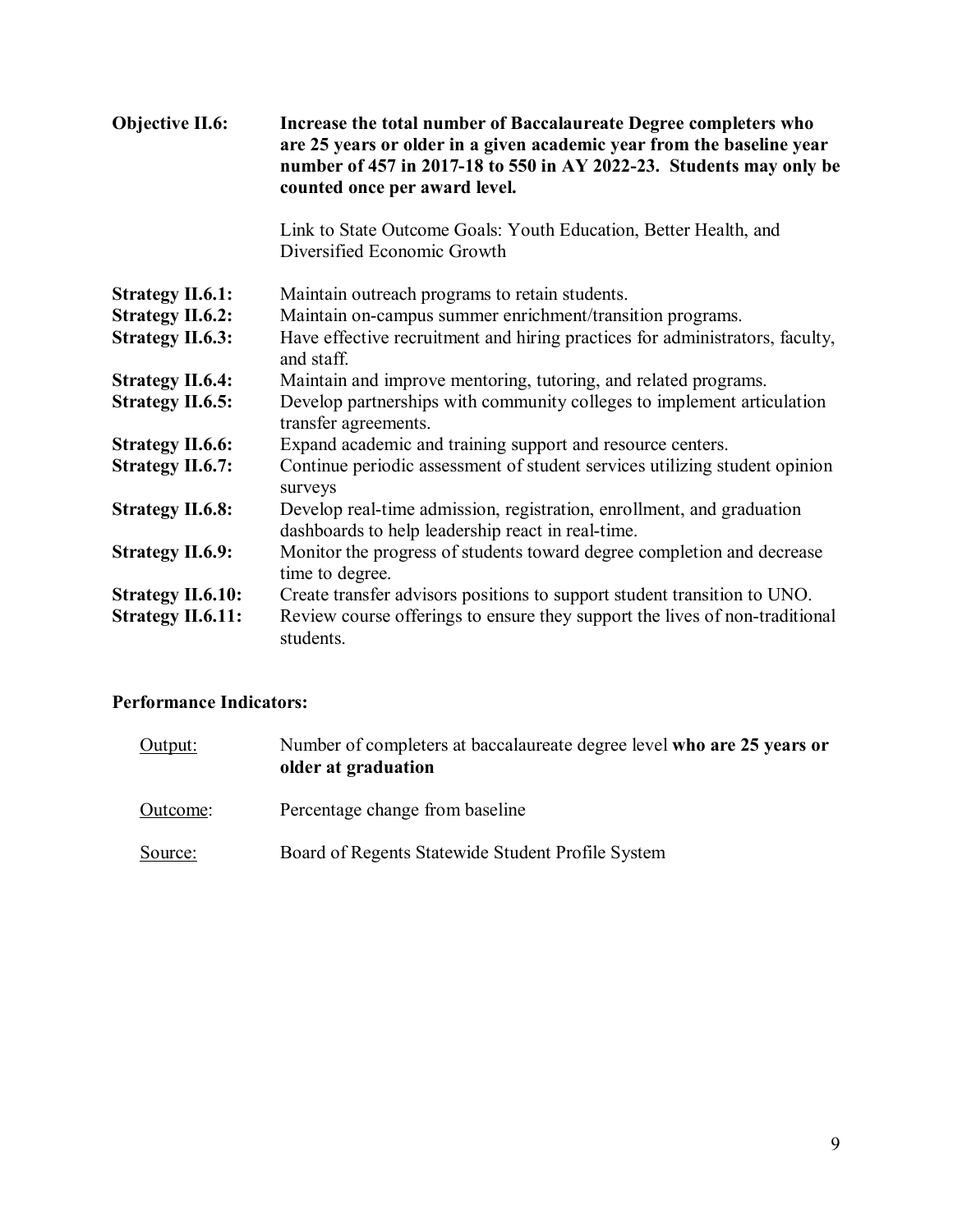| Objective II.7:          | Increase the total number of minority Baccalaureate Degree<br>completers in a given academic year from the baseline year number of<br>388 in 2017-18 to 460 in AY 2022-23. Students may only be counted<br>once per award level. |
|--------------------------|----------------------------------------------------------------------------------------------------------------------------------------------------------------------------------------------------------------------------------|
|                          | Link to State Outcome Goals: Youth Education, Better Health, and<br>Diversified Economic Growth                                                                                                                                  |
| <b>Strategy II.7.1:</b>  | Maintain outreach programs to retain students.                                                                                                                                                                                   |
| <b>Strategy II.7.2:</b>  | Maintain on-campus summer enrichment/transition programs.                                                                                                                                                                        |
| <b>Strategy II.7.3:</b>  | Have effective recruitment and hiring practices for administrators, faculty,<br>and staff.                                                                                                                                       |
| <b>Strategy II.7.4:</b>  | Maintain and improve mentoring, tutoring, and related programs.                                                                                                                                                                  |
| <b>Strategy II.7.5:</b>  | Develop partnerships with community colleges to implement articulation<br>transfer agreements.                                                                                                                                   |
| <b>Strategy II.7.6:</b>  | Expand academic and training support and resource centers.                                                                                                                                                                       |
| <b>Strategy II.7.7:</b>  | Continue periodic assessment of student services utilizing student opinion<br>surveys                                                                                                                                            |
| <b>Strategy II.7.8:</b>  | Develop real-time admission, registration, enrollment, and graduation<br>dashboards to help leadership react in real-time.                                                                                                       |
| <b>Strategy II.7.9:</b>  | Monitor the progress of students toward degree completion and decrease<br>time to degree.                                                                                                                                        |
| <b>Strategy II.7.10:</b> | Create transfer advisors positions to support student transition to UNO.                                                                                                                                                         |
| <b>Strategy II.7.11:</b> | Review course offerings to ensure they support the lives of non-traditional<br>students,                                                                                                                                         |

| Output:  | Number of minority (students who are not reported as white, international<br>or unknown) completers at baccalaureate degree level |
|----------|-----------------------------------------------------------------------------------------------------------------------------------|
| Outcome: | Percentage change from baseline                                                                                                   |
| Source:  | Board of Regents Statewide Student Profile System                                                                                 |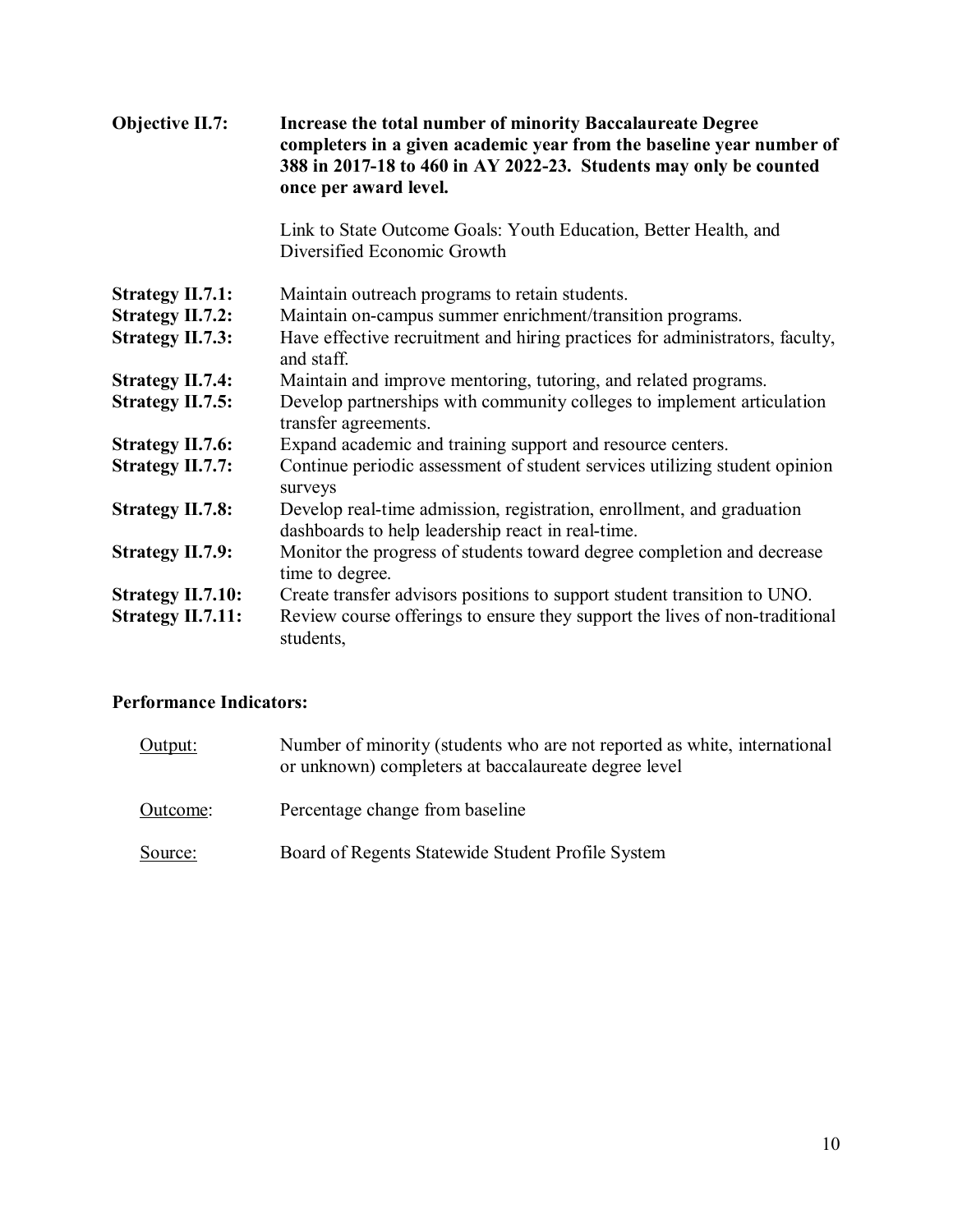## **Appendix A**

## **Process Documentation**

#### **I. A brief, general description of how the strategic planning process was implemented.**

The Strategic Planning Committee is composed of faculty, senior administrators, students, alumni and Foundation representatives. Participation from the larger university community occurs through the involvement of subcommittees including representatives from key university committees, senior administrators, faculty, staff, graduate and undergraduate students, and community leaders. The primary emphasis is on student recruitment and retention which results in improved graduation success. UNO uses a group of peer institutions as benchmarks for measuring its performance.

#### **II. A brief statement identifying the principal clients and users of each program and the specific service or benefit derived by such persons or organizations:**

The University of New Orleans offers a wide range of degree programs designed to prepare students for available careers in the New Orleans MSA, Louisiana, and the USA. Approximately 87% of the student body is from Louisiana parishes with 78% from the New Orleans MSA. Secondary beneficiaries are the citizens of the parishes and the state of Louisiana who benefit from the University's programs, facilities, and economic impact. The specific services or benefits derived by the students and citizens will be the opportunities for high-quality postsecondary education. The ultimate benefit to the community and prospective employers will be a better-educated and trained citizenry.

#### **III. An identification of potential external factors that are beyond the control of the entity and that could significantly affect the achievement of its goals or objectives:**

External factors beyond the control of the University include the implementation of changing admissions standards, reduced state funding, and changes in federal and state statutes, rules, and regulations. Changed admissions standards have resulted in a decrease in the number of students who are admitted, and these standards are not necessarily consistent with an urban student population and do not readily recognize those important differences between traditional and nontraditional students. UNO has suffered through several reductions in financial support from the State. UNO, like all state public universities and colleges, is dependent upon the changing fiscal and economic climate at local, state, and national levels.

#### **IV. The statutory requirement or other authority for each goal of the plan.**

The following are applicable: Louisiana Revised Statute RS:17:3139 "Louisiana Granting Resources and Autonomy for Diplomas Act" from Louisiana Regular Session 2010; Master Plan for Public Postsecondary Education, Board of Regents, State of Louisiana, March 2001, p.29;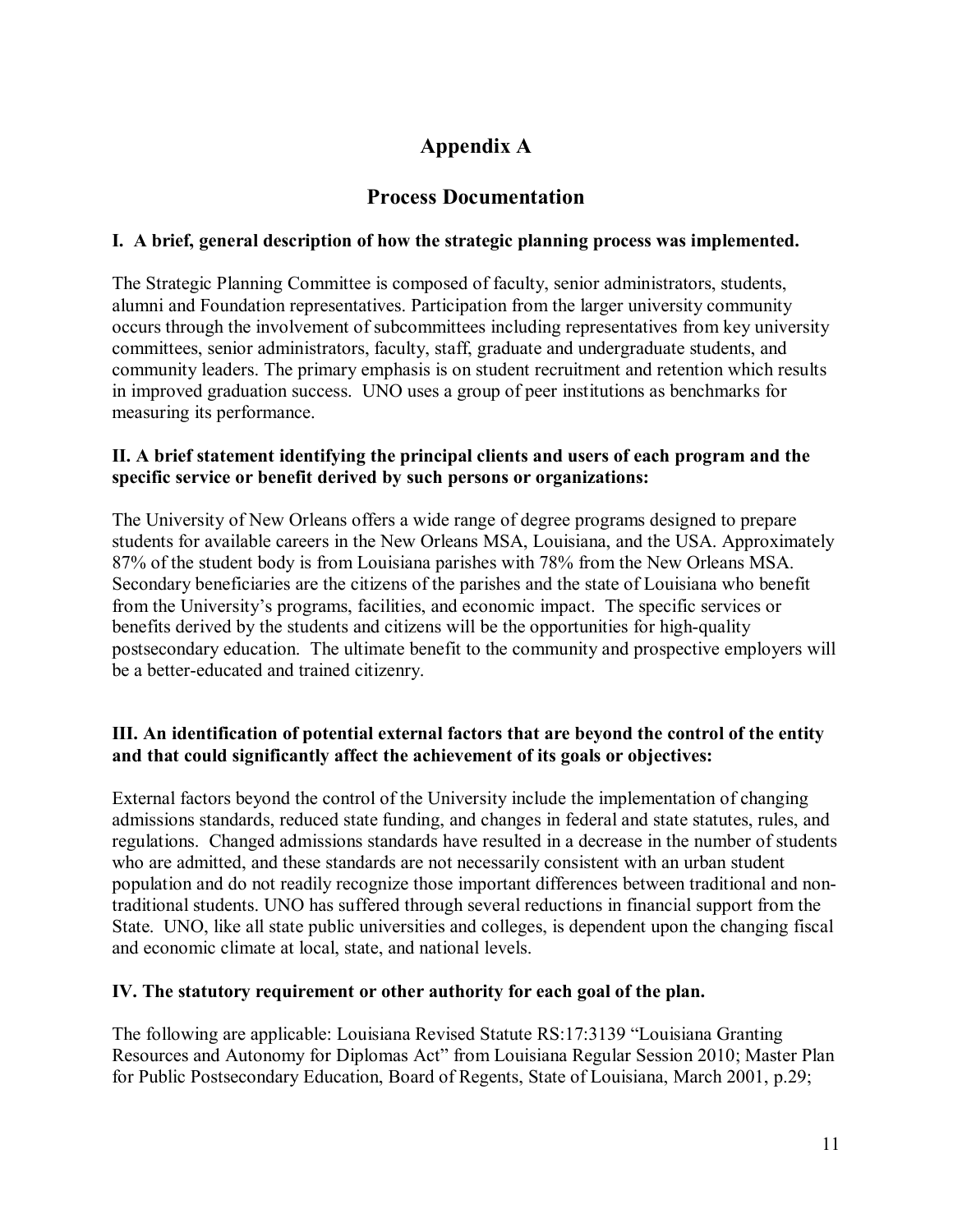Reaffirmation of Accreditation, Southern Association of Colleges and Schools, Commission on Colleges, 2005.

#### **V. A description of any program evaluation used to develop objectives and strategies.**

The University of New Orleans (UNO) required all academic and administrative units to complete assessment plans once a year. All of the goals in this strategic plan are considered institutional priorities. Unit managers at UNO are required to report on how their unit is working toward institutional priorities in their assessment plan.

The University of New Orleans is accredited by the Southern Association and Colleges and Schools, Commission on Colleges. Additionally, several discipline-specific accrediting bodies employ periodic program review processes and guidelines to ensure minimum academic standards are followed. Some of these include but are not limited to AACSB (Business), NAST (Performing Arts), and ABET (Engineering).

#### **VI. Identification of the primary persons who will benefit from or be significantly affected by each objective within the plan.**

See Performance Indicator Documentation.

#### **VII. An explanation of how duplication of effort will be avoided when the operations of more than one program are directed at achieving a single goal, objective, or strategy.**

The University of New Orleans is a single entity and, as such, duplication of effort is not applicable.

#### **VIII. Documentation as to the validity, reliability, and appropriateness of each performance indicator, as well as the method used to verify and validate the performance indicators as relevant measures of each program's performance.**

See Performance Indicator Documentation.

#### **IX. A description of how each performance indicator is used in management decision making and other agency processes.**

See Performance Indicator Documentation.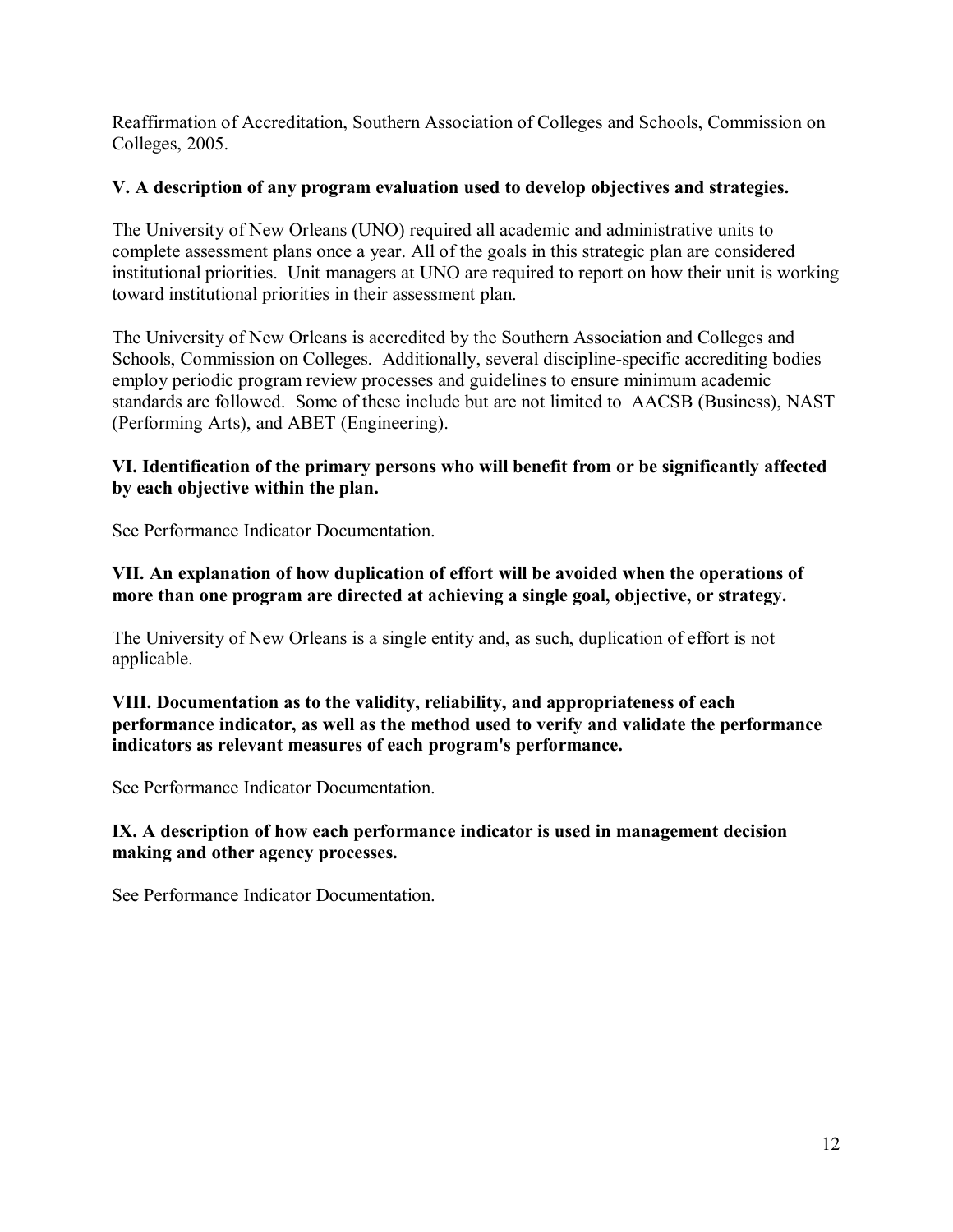## **Appendix B**

## **Performance Indicator Documentation**

**Program**: The University of New Orleans

#### **Goals and Objectives:**

#### **I. Goal: Increase Opportunities for Student Access and Success**

**Objective I.1: Increase the fall headcount enrollment by 23% from the baseline level of 8,167 in Fall 2018 to 10,045 by Fall 2023.**

**Indicator 1:**  Number of students enrolled (full term) in The University of New Orleans

**Indicator LaPAS PI Code**: 15268

**Type and Level:** Output, Key

#### **Rationale**:

Recognition of the importance of Louisiana having an educated and skilled citizenry that is aligned with current and future statewide and regional workforce needs.

#### **Use**:

Enrollment drives many management decisions. The size of an institution's enrollment impacts scheduling, hiring, future planning, program demands, facilities management, etc.

#### **Clarity:**

Headcount enrollment refers to the actual number of students enrolled (as opposed to full-time equivalent enrollment (FTE) which is calculated from the number of student credit hours enrolled divided by a fixed number)

#### **Validity, Reliability, and Accuracy:**

Data will be retrieved from the Board of Regents' Statewide Student Profile System (SSPS).

#### **Data Source, Collection, and Reporting:**

SSPS data is gathered three times annually, in the Fall, Spring, and Summer. For this indicator, fall data (the national standard) will be used. The indicator will be reported at the end of the third quarter. This will allow time for collection, aggregation, and editing of the data.

#### **Calculation Methodology:**

The Regents SSPS is a unit record system where each enrolled student, regardless of course load, is counted.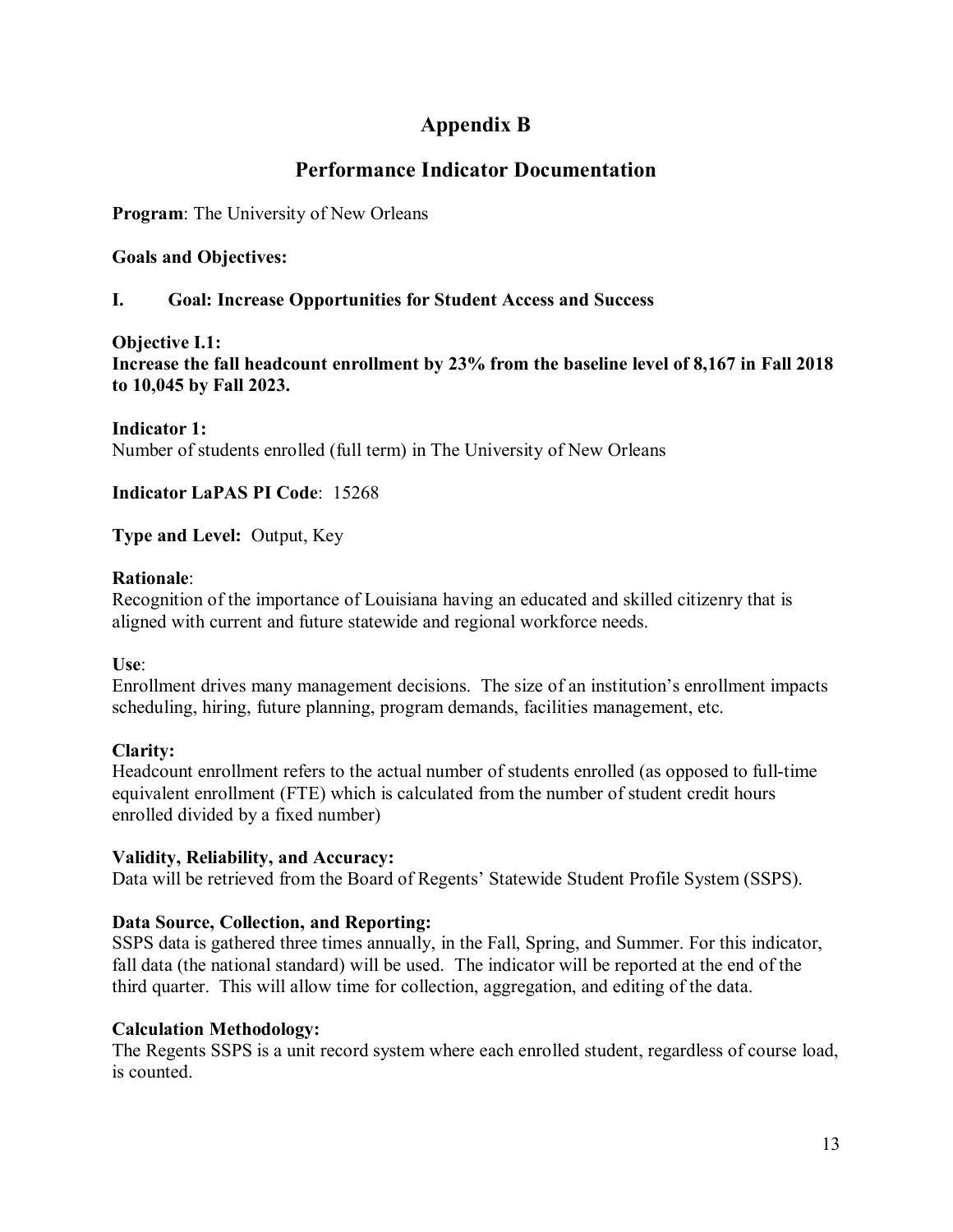#### **Scope:**

This indicator is the aggregate of all enrolled students at The University of New Orleans.

#### **Responsible for data collection, analysis, and quality:**

Each institution submits the SSPS data electronically to the Board of Regents. The Board of Regents performs numerous edits and works with the campuses/systems to correct errors. When all campus submissions are complete, the BOR's staff builds a master file for SSPS.

#### **Caveats? Limitations or weaknesses? Does the source of the data have a bias or agenda?**

No real weaknesses. The reader must understand that this indicator reflects headcount enrollment and is not the enrollment calculation used for funding or reimbursement calculations.

#### **Responsible Person:**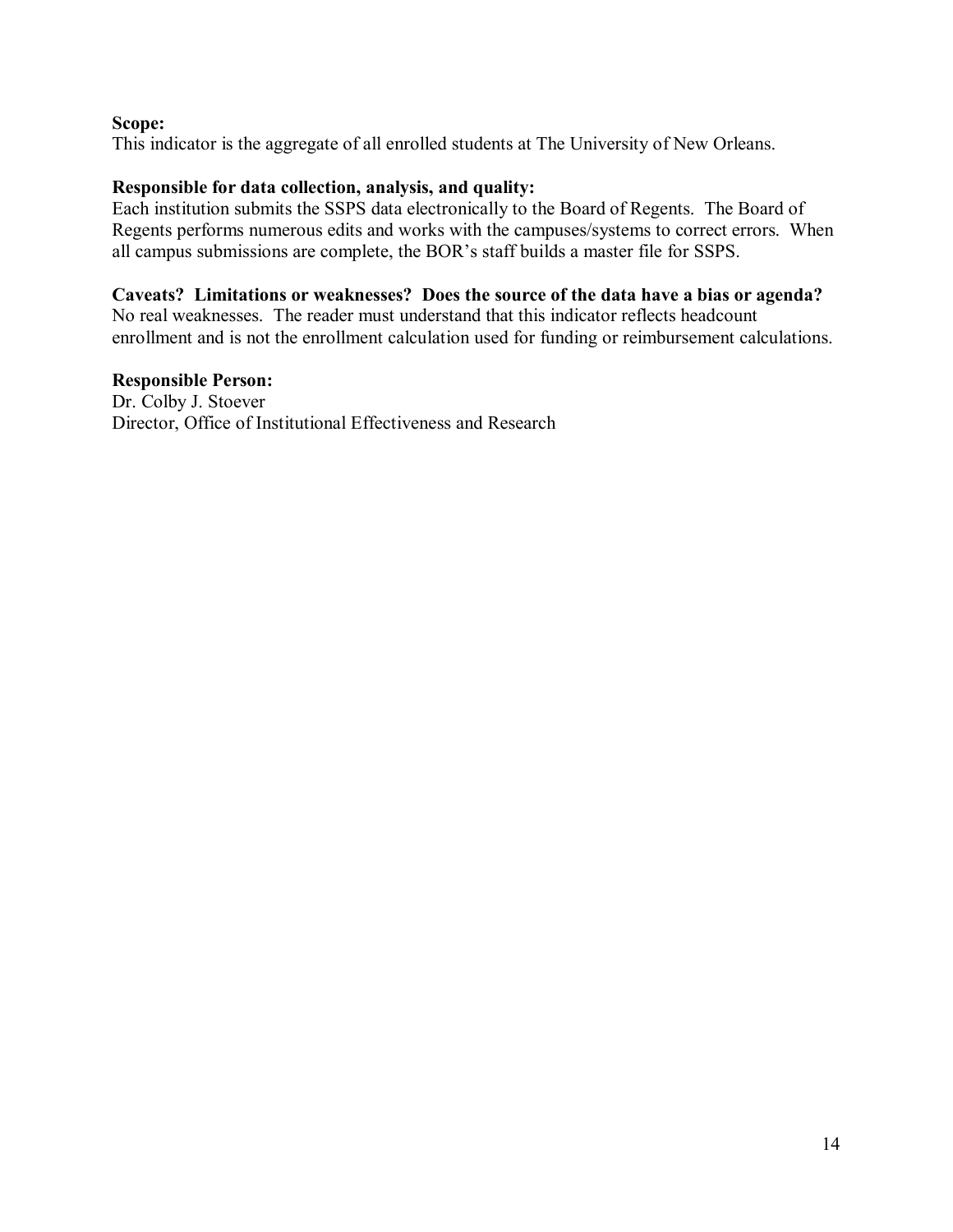#### **II. Goal: Ensure Quality and Accountability**

#### **Objective II.1**:

**Increase the percentage of first-time in college, full-time, degree-seeking students retained to the second Fall at the same institution of initial enrollment by 7.9 percentage points from the Fall 2017 cohort (to Fall 2018) baseline level of 71.1 % to 75.1 % by Fall 2023 (retention of Fall 2022 cohort).**

#### **Indicator 1:**

Percentage of first-time, full-time, degree-seeking freshmen retained to the second year at The University of New Orleans

#### **Indicator LaPAS PI Code**: "new"

#### **Type and Level:** Output, Key

#### **Rationale**:

The postsecondary education system must be committed not only to recruiting and enrolling students, but also to retaining them in school and preparing them for productive lives that help meet statewide and regional workforce needs.

#### **Use**:

Increased student retention within the Louisiana public postsecondary system contributes to an increase in the number of degree completers and as a consequence leads to a more educated and skilled citizenry.

#### **Clarity:**

This indicator tracks degree-seeking first-time in college students enrolled full-time in credit courses as of the 14<sup>th</sup> class day of the fall semester. It does not reflect the total retention for the college.

#### **Validity, Reliability, and Accuracy:**

Data will be retrieved from the Board of Regents' Statewide Student Profile System (SSPS).

#### **Data Source, Collection, and Reporting:**

SSPS data is gathered three times annually, in the Fall, Spring, and Summer. For this indicator, Fall data (the national standard) will be used. The indicator will be reported at the end of the third quarter. This will allow time for collection, aggregation, and editing of the data

#### **Calculation Methodology:**

This number is calculated using the institutional classified cohort of degree seeking, first-time in college, full-time, students in a given fall that re-enroll the following fall semester at the same institution. The number of students found re-enrolled will be divided by the number of students in the cohort to obtain a retention percentage.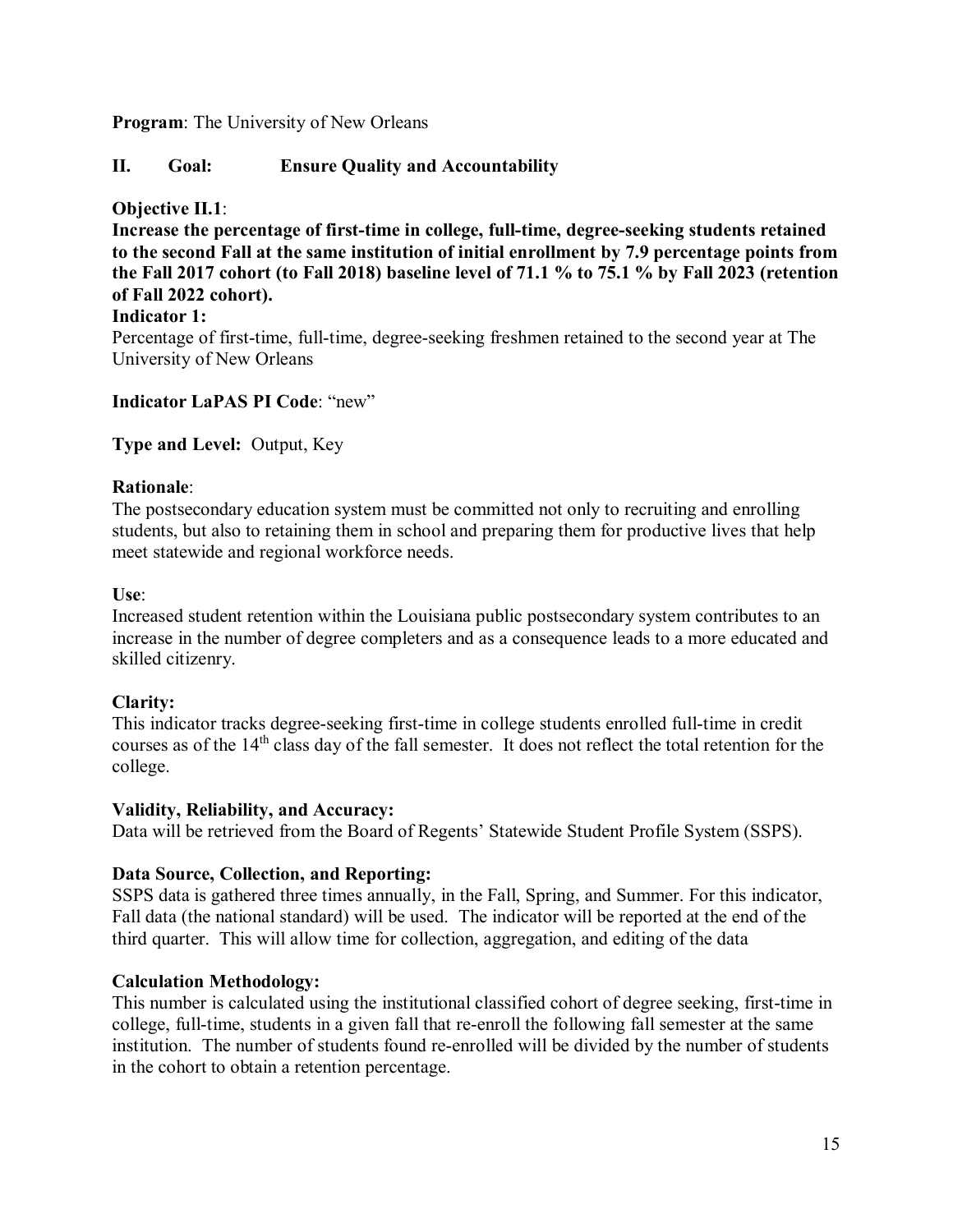#### **Scope:**

This indicator is the aggregate of all students in a full-time freshmen cohort who remain enrolled in the second fall semester.

#### **Responsible for data collection, analysis, and quality**

Each institution submits the SSPS data electronically to the Board of Regents. The Board of Regents performs numerous edits and works with the campuses/systems to correct errors. When all campus submissions are complete, the BOR's staff builds a master file for SSPS.

#### **Caveats? Limitations or weaknesses? Does the source of the data have a bias or agenda?**

The reader must understand that this indicator reflects retention at the same institution and does not include students who transfer to other institutions.

#### **Responsible Person:**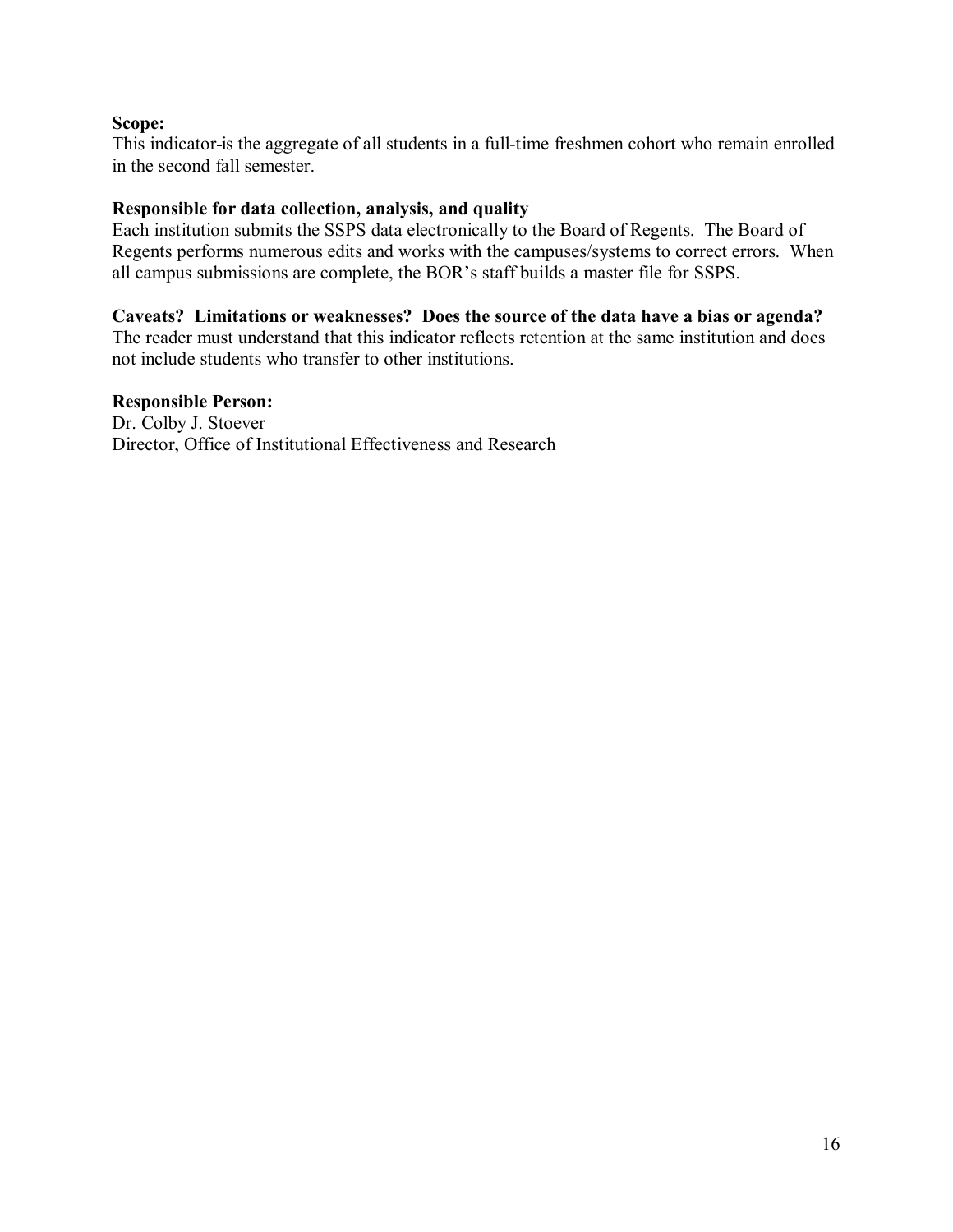#### **Objective II.2**:

**Increase the percentage of first-time in college, full-time, degree-seeking students retained to the third Fall at the same four-year institution of initial enrollment by 7 percentage points from the Fall 2016 cohort (to Fall 2018) baseline level of 51.5% to 58.5% by Fall 2023 (retention of Fall 2021 cohort).**

#### **Indicator 1:**

Percentage of first-time, full-time, degree-seeking retained to the third year at The University of New Orleans.

#### **Indicator LaPAS PI Code**: "new"

**Type and Level:** Output, Key

#### **Rationale**:

The postsecondary education system must be committed not only to recruiting and enrolling students, but also to retaining them in school and preparing them for productive lives that help meet statewide and regional workforce needs.

#### **Use**:

Increased student retention within the Louisiana public postsecondary system contributes to an increase in the number of degree completers and as a consequence leads to a more educated and skilled citizenry.

#### **Clarity:**

This indicator tracks degree-seeking first-time in college students enrolled full-time in credit courses as of the 14<sup>th</sup> class day of the fall semester. It does not reflect the total retention for the university.

#### **Validity, Reliability, and Accuracy:**

Data will be retrieved from the Board of Regents' Statewide Student Profile System (SSPS).

#### **Data Source, Collection, and Reporting:**

SSPS data is gathered three times annually, in the Fall, Spring, and Summer. For this indicator, fall data (the national standard) will be used. The indicator will be reported at the end of the third quarter. This will allow time for collection, aggregation, and editing of the data.

#### **Calculation Methodology:**

This number is calculated using the institutional classified cohort of degree-seeking, first-time in college, full-time, students in a given fall that re-enroll the third fall semester at the same institution. The number of students found that re-enrolled will be divided by the number of students in the cohort to obtain a retention percentage.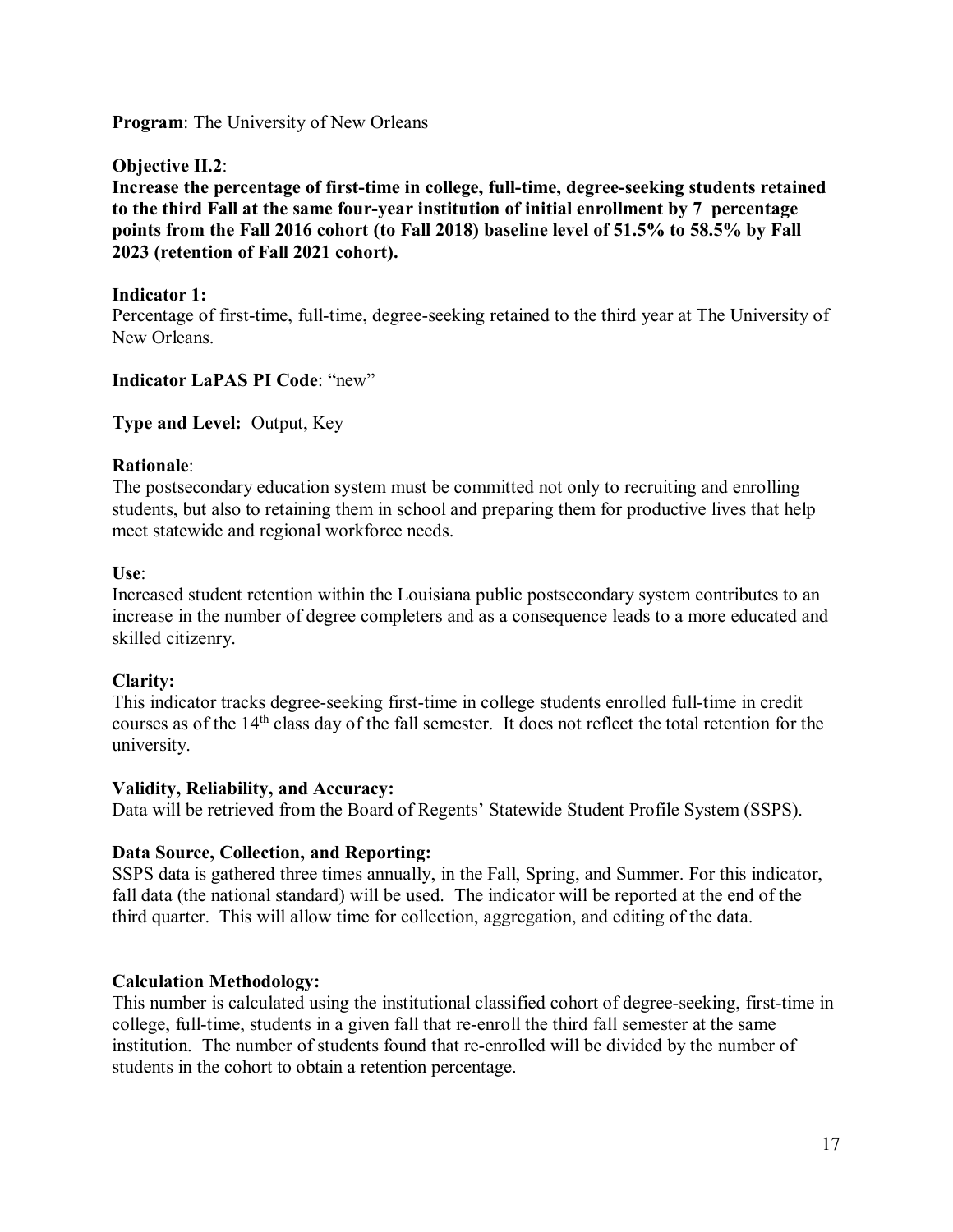#### **Scope:**

This indicator is the aggregate of all students in a full-time freshmen cohort who remain enrolled in the third fall semester.

#### **Responsible for data collection, analysis, and quality**

Each institution submits the SSPS data electronically to the Board of Regents. The Board of Regents performs numerous edits and works with the campuses/systems to correct errors. When all campus submissions are complete, the BOR's staff builds a master file for SSPS.

#### **Caveats? Limitations or weaknesses? Does the source of the data have a bias or agenda?**

The reader must understand that this indicator reflects retention at the same institution and does not include students who transfer to other institutions.

#### **Responsible Person:**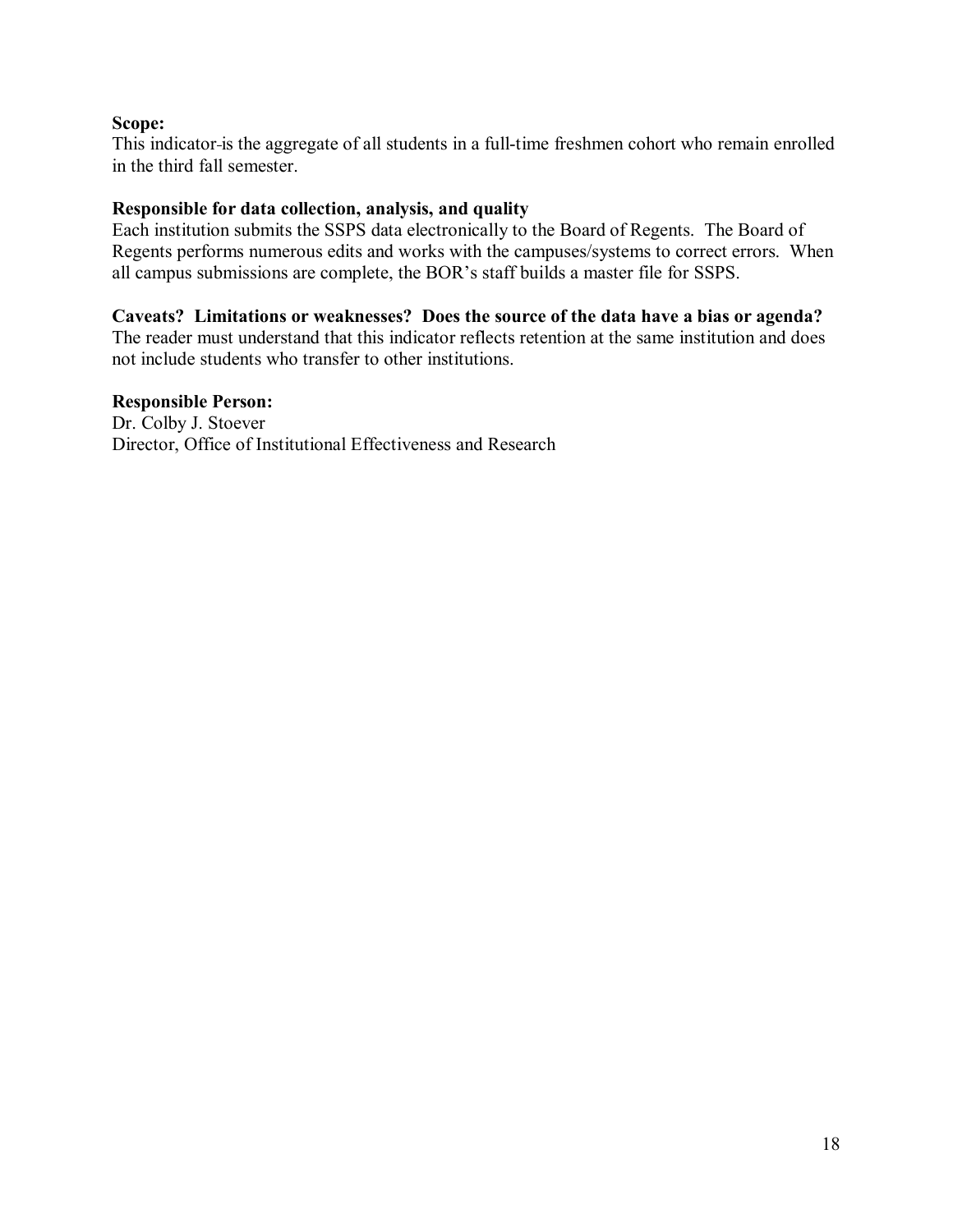#### **Objective II.3**:

**Increase the institutional statewide graduation rate (defined as a student completing an award within 150% of "normal time") from the baseline rate (Fall 2011 cohort for all institutions) of 37.25% to 48% by AY 2022-2023 (Fall 2016 cohort).**

#### **Indicator 1:**

Number of students enrolled at a Four Year University in LA identified as a first-time, full-time, degree-seeking cohort, graduating within 150% of "normal" time of degree completion from any public postsecondary institution in LA.

#### **Indicator LaPAS PI Code**: "new"

#### **Type and Level:** Output

#### **Rationale**:

The postsecondary education system must be committed not only to recruiting and enrolling students, but also to retaining and graduating them, thus preparing them for productive lives that help meet statewide and regional workforce needs. It is important for the further development of the state's economy that a higher percentage of students who enroll in college earn a degree.

#### **Use**:

Increasing the number of graduates will lead to a more educated and skilled citizenry and as a result will contribute to higher incomes, greater economic productivity, and improved quality of life for Louisiana.

#### **Clarity:**

The indicator is calculated as a weighted composite of each campus's number of graduates. Each campus will report their individual graduation rate, while the systems will report an aggregate rate.

#### **Validity, Reliability, and Accuracy:**

The student cohort data includes those students who entered a four-year institution six year earlier (three years for community colleges) and reflects how many and what percentage graduated.

#### **Data Source, Collection, and Reporting:**

The source of the data is the Board of Regents' Completers System. The BOR collects data on completers each July for the previous academic year.

#### **Calculation Methodology:**

Graduation Rate is calculated by dividing the number of first time, full-time graduates to the original cohort.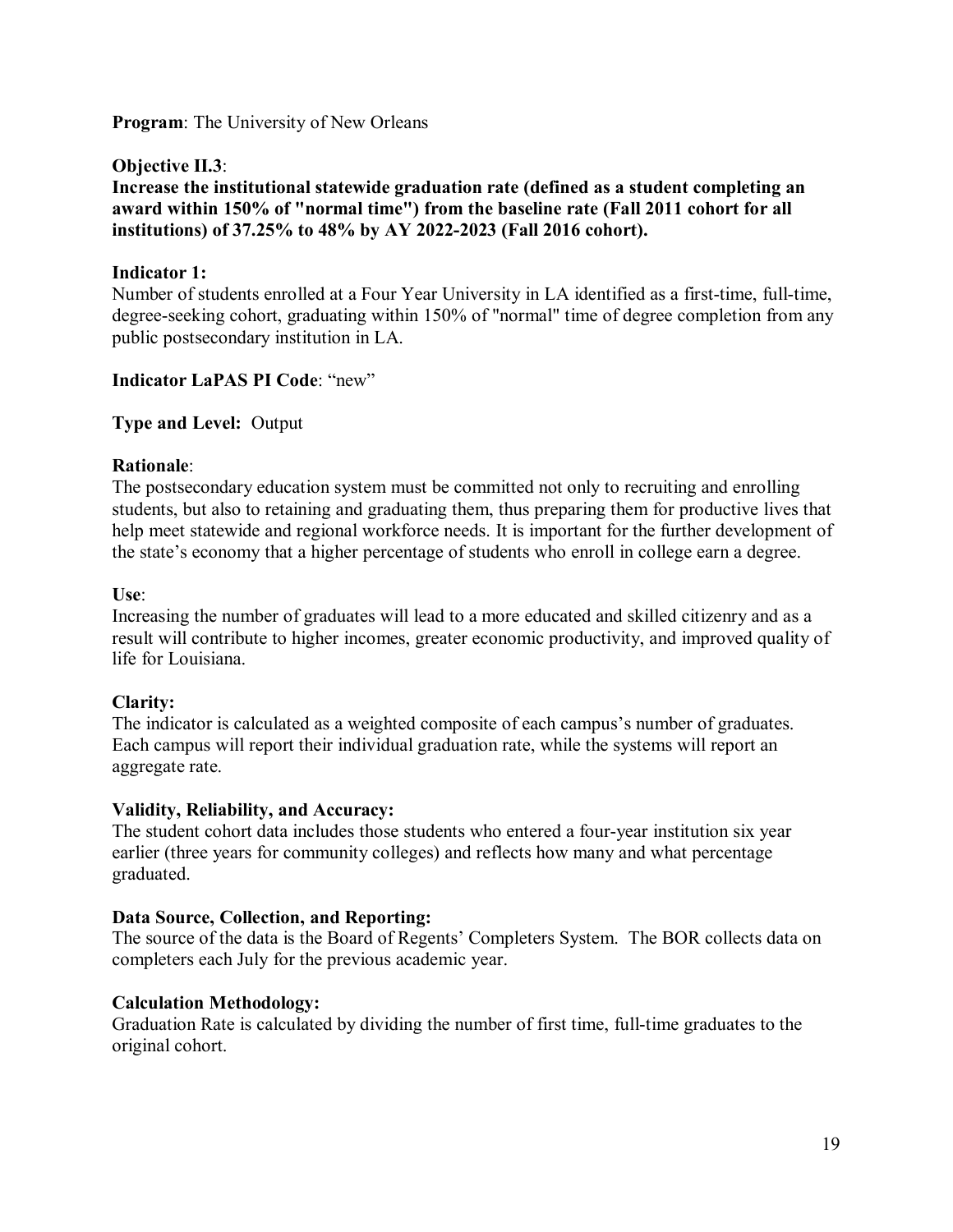#### **Scope:**

This indicator is the aggregate of all students in the cohort who graduate within 150% of normal time, six years for baccalaureate degree students and three years for associate degree students.

#### **Responsible for data collection, analysis, and quality**

The source of the data is the Board of Regents' Completers System. The BOR collects data on completers each July for the previous academic year.

#### **Caveats? Limitations or weaknesses? Does the source of the data have a bias or agenda?**

The indicator is a limited measure of an institution's ability to graduate students**.** The cohort does not include students who are part-time, nor does it include students who enter in the Spring semester. It does not include transfer freshmen. The number of graduates in a cohort is not the same as the number of completers for a given academic year. Tracking of students ends after 150% of normal time, six years for baccalaureate degree students and three years for associate degree students; thus students who graduate after that period are not counted in the graduation rate. Students who enter as transfer students and graduate are not counted in the rate. Thus the resulting graduation rate only reflects a portion of the students who enter and graduate from a given institution.

#### **Responsible Person:**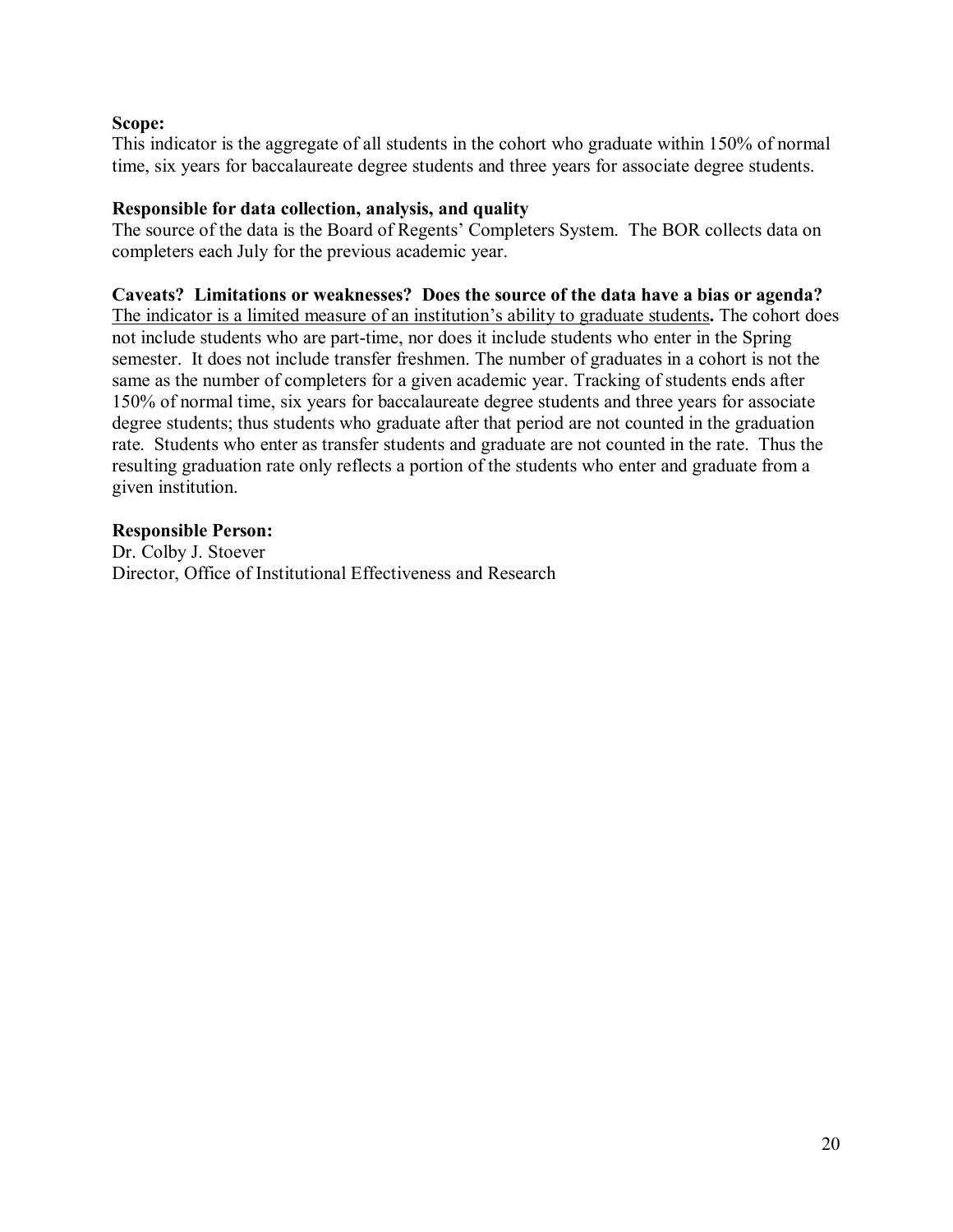**Objective II.4:**

**Increase the total number of Baccalaureate Degree completers in a given academic year from the baseline year number of 1,135 in 2017-18 to 1,350 in AY 2022-23. Students may only be counted once per award level.**

**Indicator 1:** 

Number of completers at baccalaureate degree level

**Indicator LaPAS PI Code**: "new"

**Type and Level:** Output

#### **Rationale**:

The mission of the University of Louisiana System campuses is to produce well-prepared graduates for Louisiana and the nation.

#### **Use**:

Increasing the number of graduates will lead to a more skilled and educated citizenry able to enter productive careers resulting in higher incomes, greater economic productivity, and improved quality of life for Louisiana.

#### **Clarity:**

The indicator is calculated as a cumulative composite of each campus's degrees awarded.

#### **Validity, Reliability, and Accuracy:**

Data will be retrieved from the Board of Regents' Statewide Completer System. This system has been in existence for over 25 years. The indicator will be reported for the prior academic year at the end of the fourth quarter.

#### **Data Source, Collection, and Reporting:**

The source of the data is the Board of Regents' Completers System. The BOR collects data on completers each July for the previous academic year.

#### **Calculation Methodology:**

This summary of a unique student count of Baccalaureate Degree completers for each award level offered at the institution.

#### **Scope:**

This indicator is the aggregate of all Baccalaureate Degree completers in The University of New Orleans that graduate during the particular fiscal year.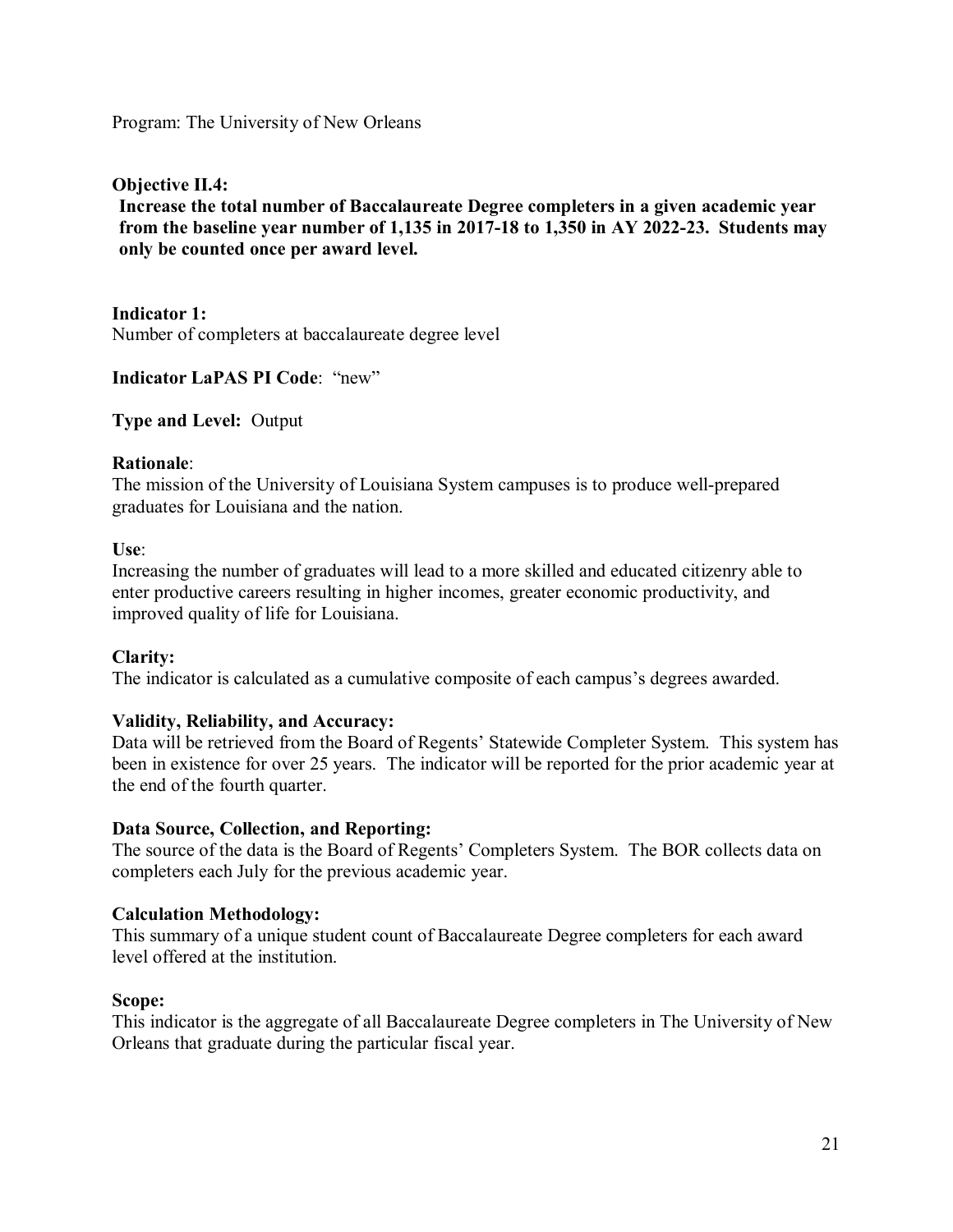#### **Caveats:**

The award must be recognized by the Regents and included in the institutions' Curriculum inventory. Students may only be counted once per institution per award level within an academic year.

#### **Responsible Person:**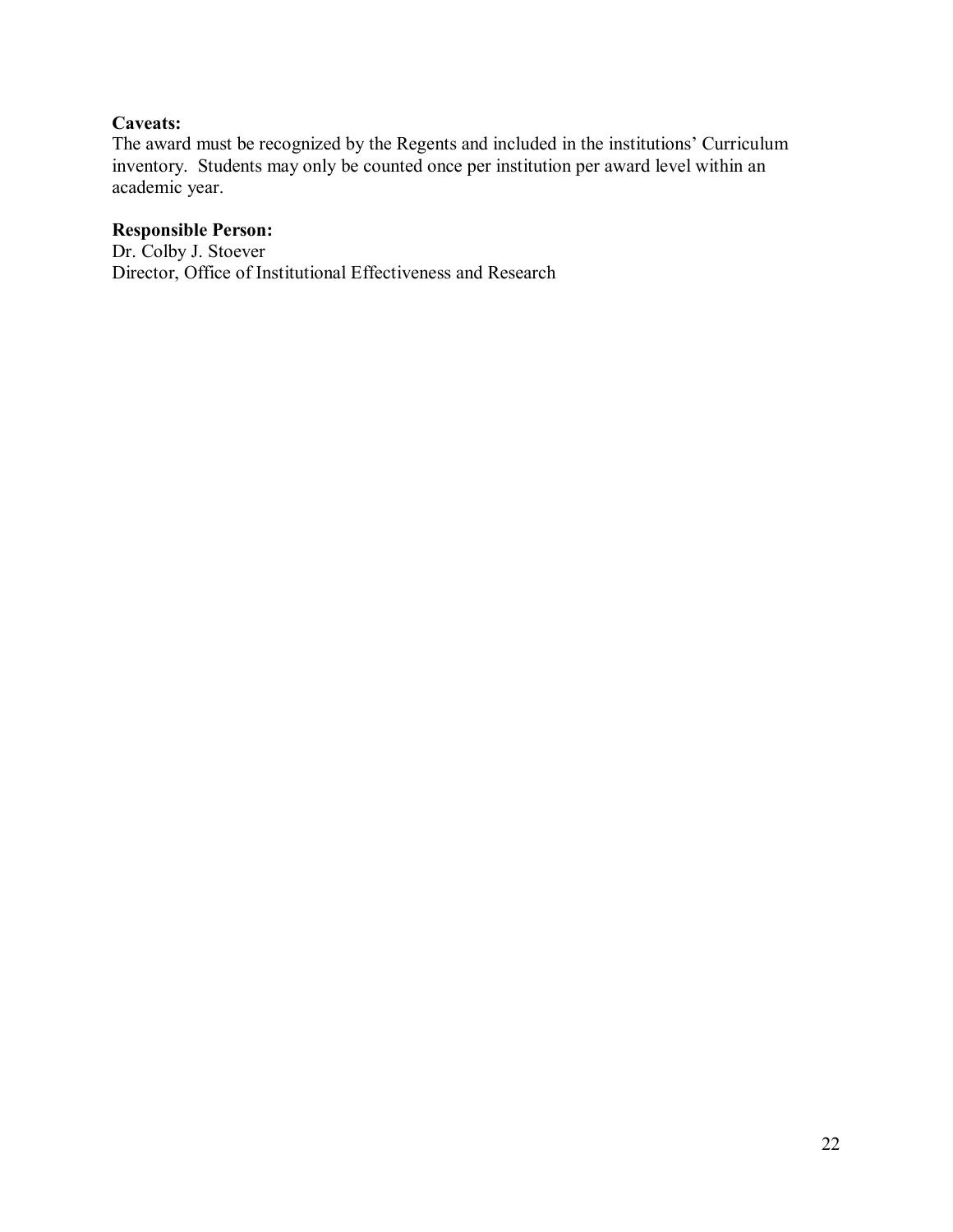#### **Objective II.5**

**Increase the total number of Graduate Degree completers in a given academic year from the baseline year number of 462 in 2017-18 to 550 in AY 2022-23. Students may only be counted once per award level.**

**Indicator 1:**  Number of completers at graduate degree level

#### **Indicator LaPAS PI Code**: "new"

**Type and Level:** Outcome

#### **Rationale**:

The mission of the University of Louisiana System campuses is to produce well-prepared graduates for Louisiana and the nation.

#### **Use**:

Increasing the number of graduates will lead to a more skilled and educated citizenry able to enter productive careers resulting in higher incomes, greater economic productivity, and improved quality of life for Louisiana.

#### **Clarity:**

The indicator is calculated as a cumulative composite of each campus's degrees awarded.

#### **Validity, Reliability, and Accuracy:**

Data will be retrieved from the Board of Regents' Statewide Completer System. This system has been in existence for over 25 years. The indicator will be reported for the prior academic year at the end of the fourth quarter

#### **Data Source, Collection, and Reporting:**

The source of the data is the Board of Regents' Completers System. The BOR collects data on completers each July for the previous academic year.

#### **Calculation Methodology:**

This summary of a unique student count of Graduate Degree completers for each award level offered at the institution.

#### **Scope:**

This indicator is the aggregate of all Graduate Degree completers in The University of New Orleans that graduate during the particular fiscal year.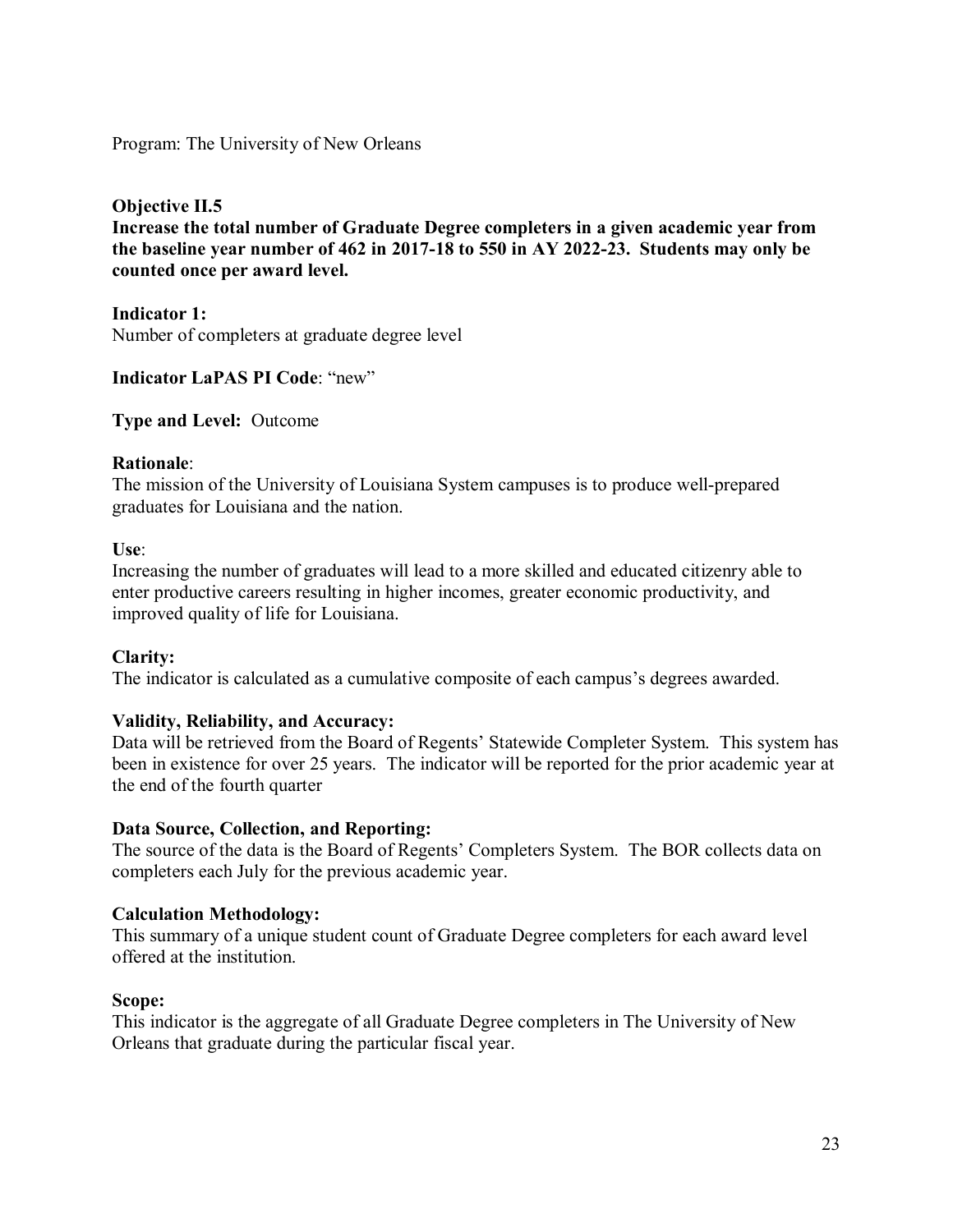#### **Caveats:**

The award must be recognized by the Regents and included in the institutions' Curriculum inventory. Students may only be counted once per institution per award level within an academic year.

#### **Responsible Person:**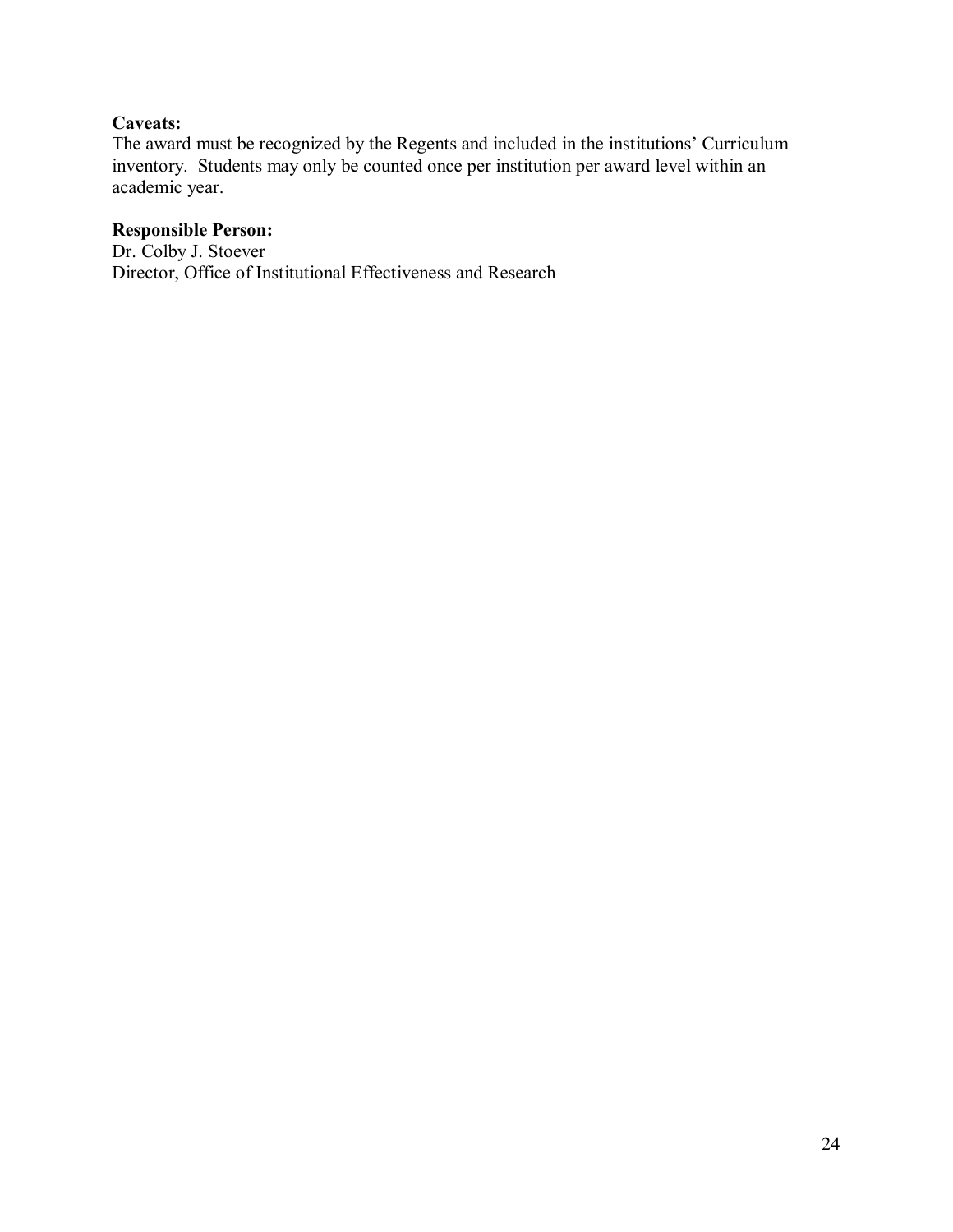**Objective II.6:**

**Increase the total number of Baccalaureate Degree completers who are 25 years or older in a given academic year from the baseline year number of 457 in 2017-18 to 550 in AY 2022- 23. Students may only be counted once per award level.**

#### **Indicator 1:**

Number of completers at baccalaureate degree level **who are 25 years or older at the time of graduation.**

**Indicator LaPAS PI Code**: "new"

**Type and Level:** Output

#### **Rationale**:

The mission of the University of Louisiana System campuses is to produce well-prepared graduates for Louisiana and the nation.

#### **Use**:

Increasing the number of graduates will lead to a more skilled and educated citizenry able to enter productive careers resulting in higher incomes, greater economic productivity, and improved quality of life for Louisiana.

#### **Clarity:**

The indicator is calculated as a cumulative composite of each campus's degrees awarded.

#### **Validity, Reliability, and Accuracy:**

Data will be retrieved from the Board of Regents' Statewide Completer System. This system has been in existence for over 25 years. The indicator will be reported for the prior academic year at the end of the fourth quarter.

#### **Data Source, Collection, and Reporting:**

The source of the data is the Board of Regents' Completers System. The BOR collects data on completers each July for the previous academic year.

#### **Calculation Methodology:**

This summary of a unique student count of Baccalaureate Degree completers for each award level offered at the institution.

#### **Scope:**

This indicator is the aggregate of Baccalaureate Degree completers who are 25 years or older in The University of New Orleans that graduate during the particular fiscal year.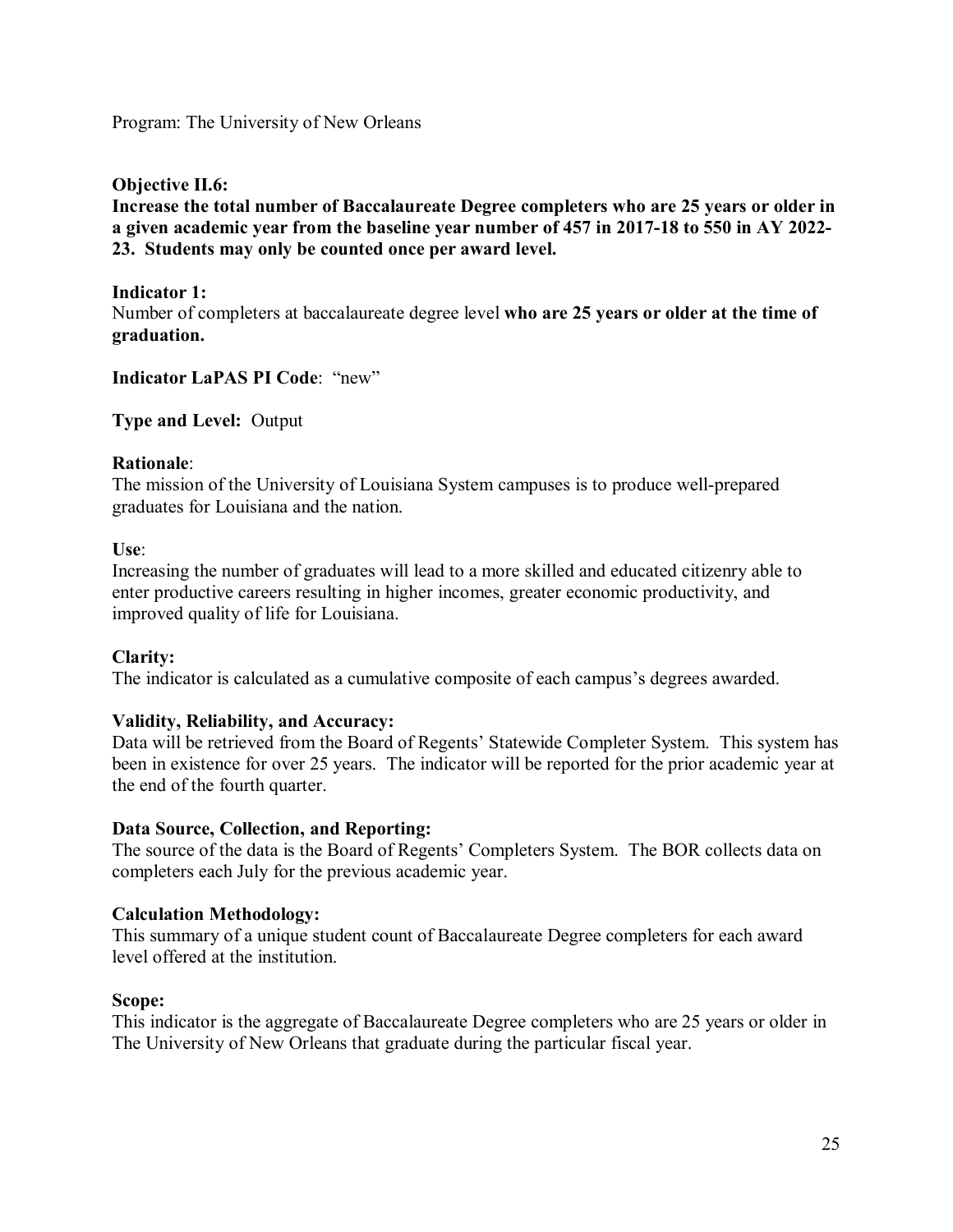#### **Caveats:**

The award must be recognized by the Regents and included in the institutions' Curriculum inventory. Students may only be counted once per institution per award level within an academic year.

#### **Responsible Person:**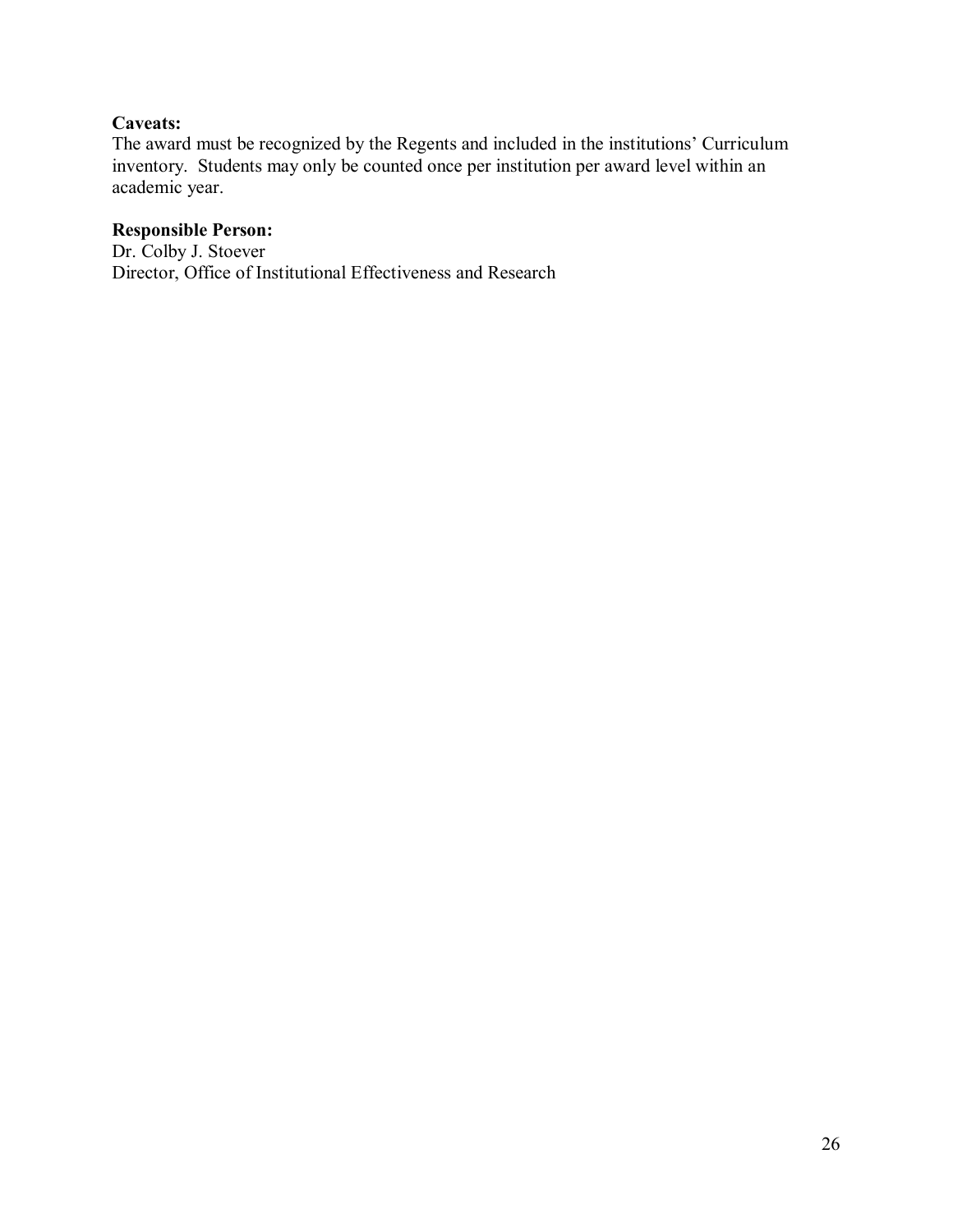**Objective II.7:**

**Increase the total number of minority Baccalaureate Degree completers in a given academic year from the baseline year number of 388 in 2017-18 to 460 in AY 2022-23. Students may only be counted once per award level.**

#### **Indicator 1:**

Number of minority (students who are not reported as white, international or unknown) completers at baccalaureate degree level**.**

#### **Indicator LaPAS PI Code**: "new"

**Type and Level:** Output

#### **Rationale**:

The mission of the University of Louisiana System campuses is to produce well-prepared graduates for Louisiana and the nation.

#### **Use**:

Increasing the number of graduates will lead to a more skilled and educated citizenry able to enter productive careers resulting in higher incomes, greater economic productivity, and improved quality of life for Louisiana.

#### **Clarity:**

The indicator is calculated as a cumulative composite of each campus's degrees awarded.

#### **Validity, Reliability, and Accuracy:**

Data will be retrieved from the Board of Regents' Statewide Completer System. This system has been in existence for over 25 years. The indicator will be reported for the prior academic year at the end of the fourth quarter.

#### **Data Source, Collection, and Reporting:**

The source of the data is the Board of Regents' Completers System. The BOR collects data on completers each July for the previous academic year.

#### **Calculation Methodology:**

This summary of a unique student count of Baccalaureate Degree completers for each award level offered at the institution.

#### **Scope:**

This indicator is the aggregate of Baccalaureate Degree completers **who are 25 years or older** in The University of New Orleans that graduate during the particular fiscal year.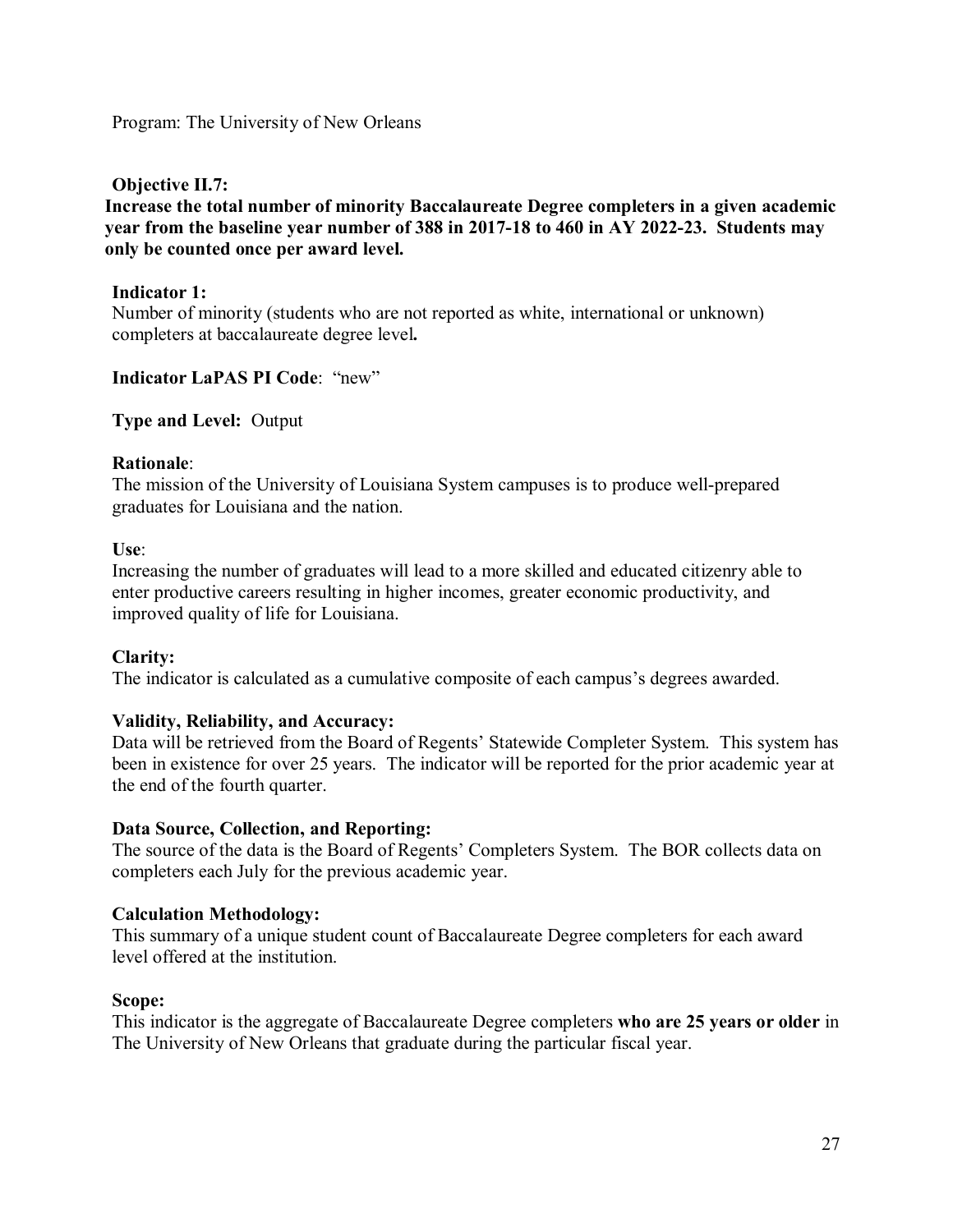#### **Caveats:**

The award must be recognized by the Regents and included in the institutions' Curriculum inventory. Students may only be counted once per institution per award level within an academic year.

#### **Responsible Person:**